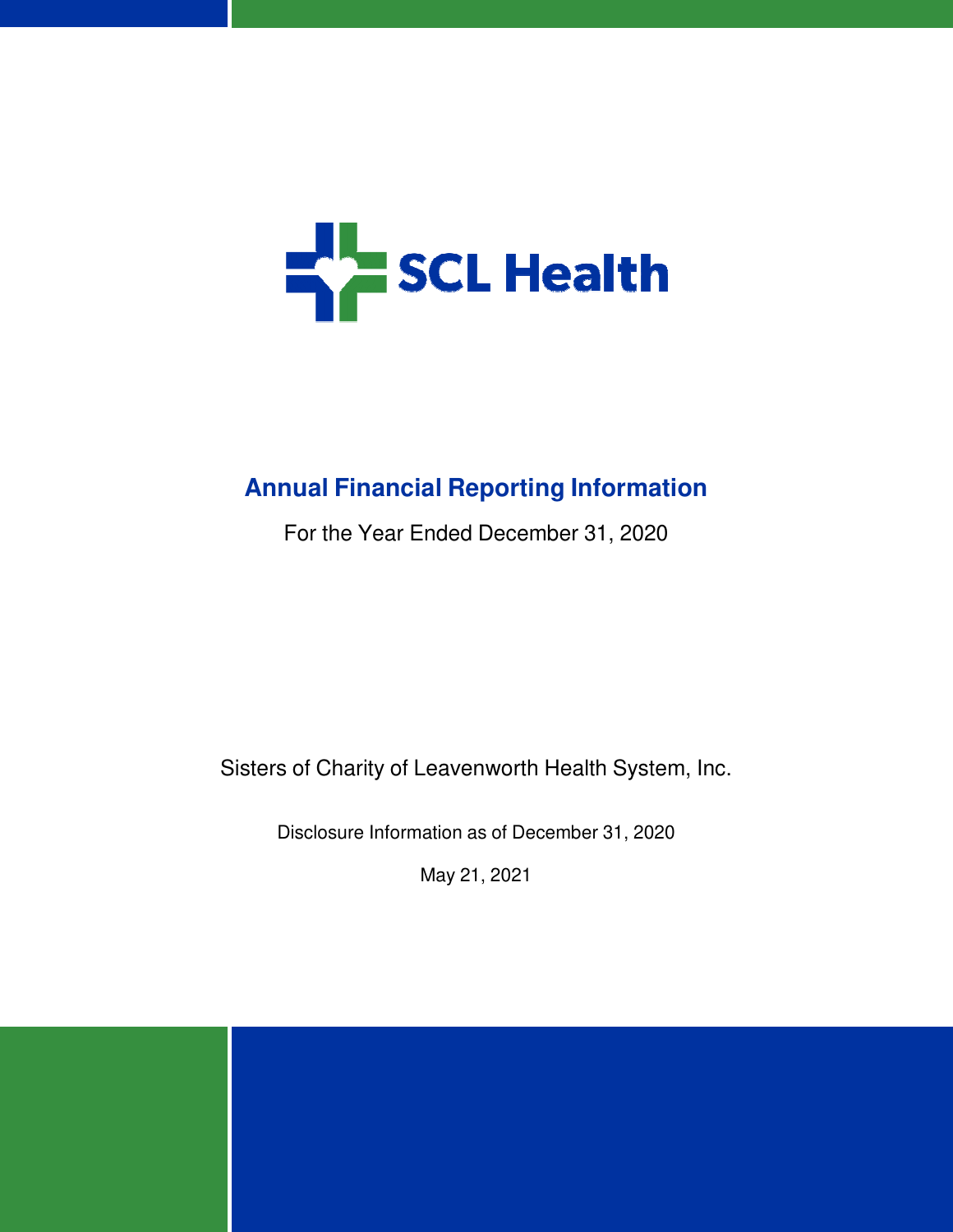# **Table of Contents**

### **SCL Health**

| History, Background and Organization                               | 3  |  |  |
|--------------------------------------------------------------------|----|--|--|
| Where We Serve Our Communities                                     | 4  |  |  |
| Restricted Affiliates Organization Chart                           | 5  |  |  |
| <b>Restricted Affiliates</b>                                       | 6  |  |  |
| <b>Strategic Alliances and Affiliations</b>                        | 9  |  |  |
| Corporate Governance                                               | 12 |  |  |
| <b>Executive Management</b>                                        | 16 |  |  |
| <b>Management Discussion And Analysis Of Financial Performance</b> |    |  |  |
| Summary                                                            | 22 |  |  |
| <b>Financial Analysis</b>                                          | 22 |  |  |
| <b>Liquidity and Capital Resources</b>                             | 25 |  |  |
| <b>Subsequent Events</b>                                           | 29 |  |  |
| Notice to Readers on Forward-Looking Statements                    | 30 |  |  |
| <b>Selected Financial Analysis and Utilization Summary</b>         | 31 |  |  |
| <b>SCL Health Audited Financial Statements</b><br>Exhibit A        |    |  |  |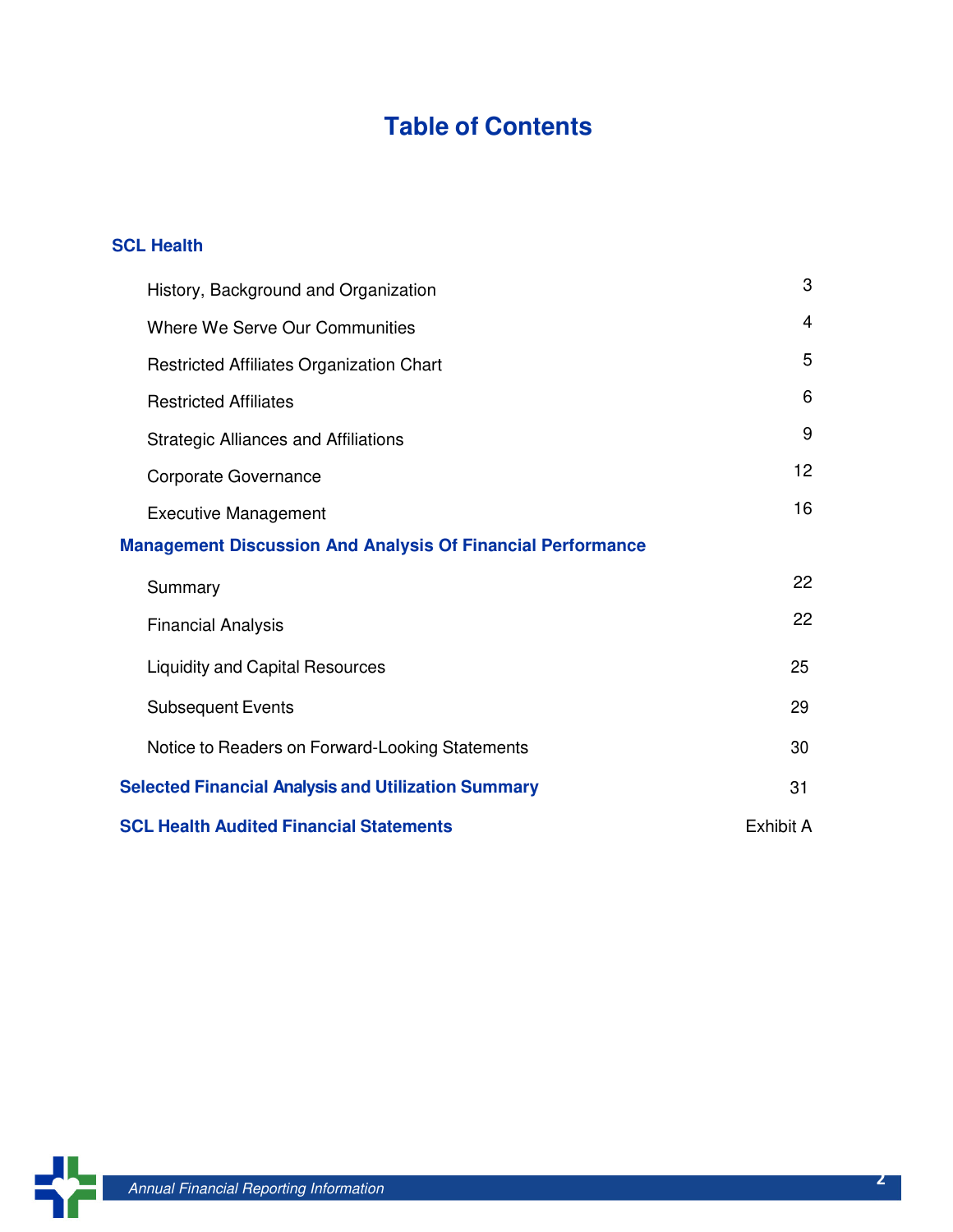## **SISTERS OF CHARITY OF LEAVENWORTH HEALTH SYSTEM, INC. AND AFFILIATES**

 $\mathcal{L}=\{1,2,3,4,5\}$ 

### **OVERVIEW**

#### **History, Background and Organization**

The Sisters of Charity of Leavenworth (the Sisters or the Congregation), founded in 1858, have provided more than 162 years of service committed to enhancing the spiritual, health, educational and social well-being of all persons. In 1857, a small congregation of Sisters from Nashville, Tennessee, ventured to the edge of an expanding frontier, settling in the territory of Kansas. Over the years, these women established schools, orphanages and hospitals throughout the western territories as the populations and needs of these communities grew.

The Congregation sponsors a variety of ministries in health care, education, social welfare, spiritual development and foreign missions. The historical roots of its health-care ministry can be traced to 1864 when the Sisters opened the first private hospital in the state of Kansas. Within the next century the Sisters established, developed and staffed hospitals in Montana, Colorado, Nebraska, New Mexico, California, Kansas and Wyoming.

In 1972, following a review of their first century of providing health-care services, the Sisters recognized the need to unify and develop a more cohesive system for the hospitals, strengthening them individually and collectively. As a result of that review, the Sisters sought the incorporation of Sisters of Charity of Leavenworth Health System, Inc. (SCL Health), a nonprofit corporation organized under the laws of the State of Kansas. In 2011, the Congregation formed a new canonical entity, Leaven Ministries, which was approved and recognized by the Catholic Church to be the new Sponsor of SCL Health. Leadership of the Sisters of Charity of Leavenworth religious community remains involved in Leaven Ministries. The members of Leaven Ministries include three Sisters and three lay leaders. SCL Health is governed by a 19-member Board of Directors.

Headquartered in Broomfield, Colorado, SCL Health is a faith-based nonprofit health-care system that operates eight acute care hospitals, three safety-net clinics, one children's mental health center and more than 170 ambulatory service locations primarily in Colorado and Montana, with more than 15,000 associates and over 800 employed providers. SCL Health is the sole member of an Obligated Group under a Master Trust Indenture (MTI). Seven hospitals comprise the Restricted Affiliates under the MTI. (See Restricted Affiliates Organization Chart.) SCL Health and its hospitals have been recognized for clinical quality and patient experience by multiple third-party organizations that rank hospitals and health systems nationwide.

SCL Health has entered into several strategic partnerships and affiliation agreements from 2014 to the present, including but not limited to: a Joint Operating Agreement with National Jewish Health, a joint venture with Touchstone Imaging and an affiliation agreement with Platte Valley Medical Center. These reflect the organization's efforts to expand its continuum of care and grow in the communities it serves.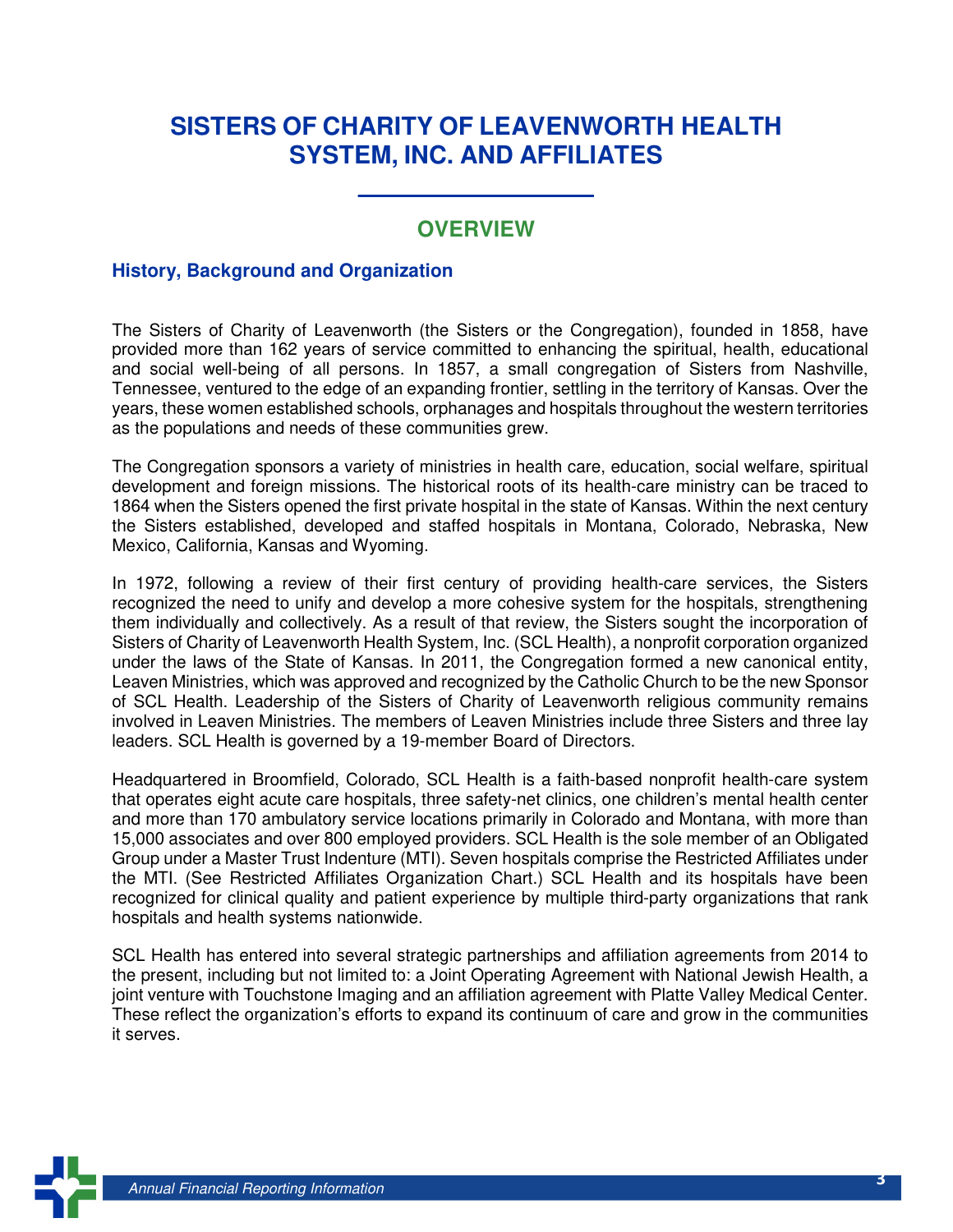# **Where We Serve Our Communities**



@ 10.12.20 Sisters of Charity of Leavenworth Health System, Inc. All rights reserved.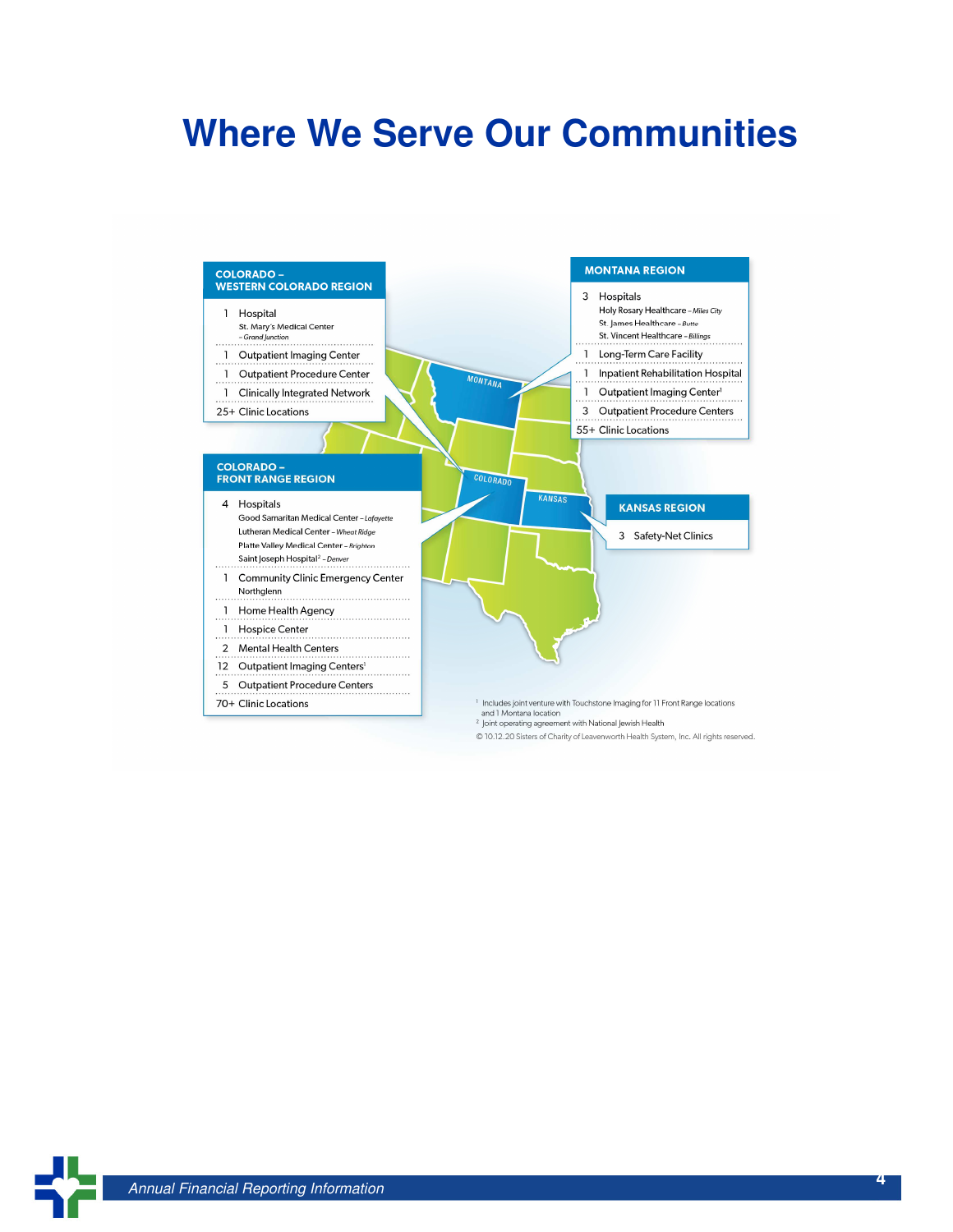

### **ORGANIZATION CHART**

### The Restricted Affiliates

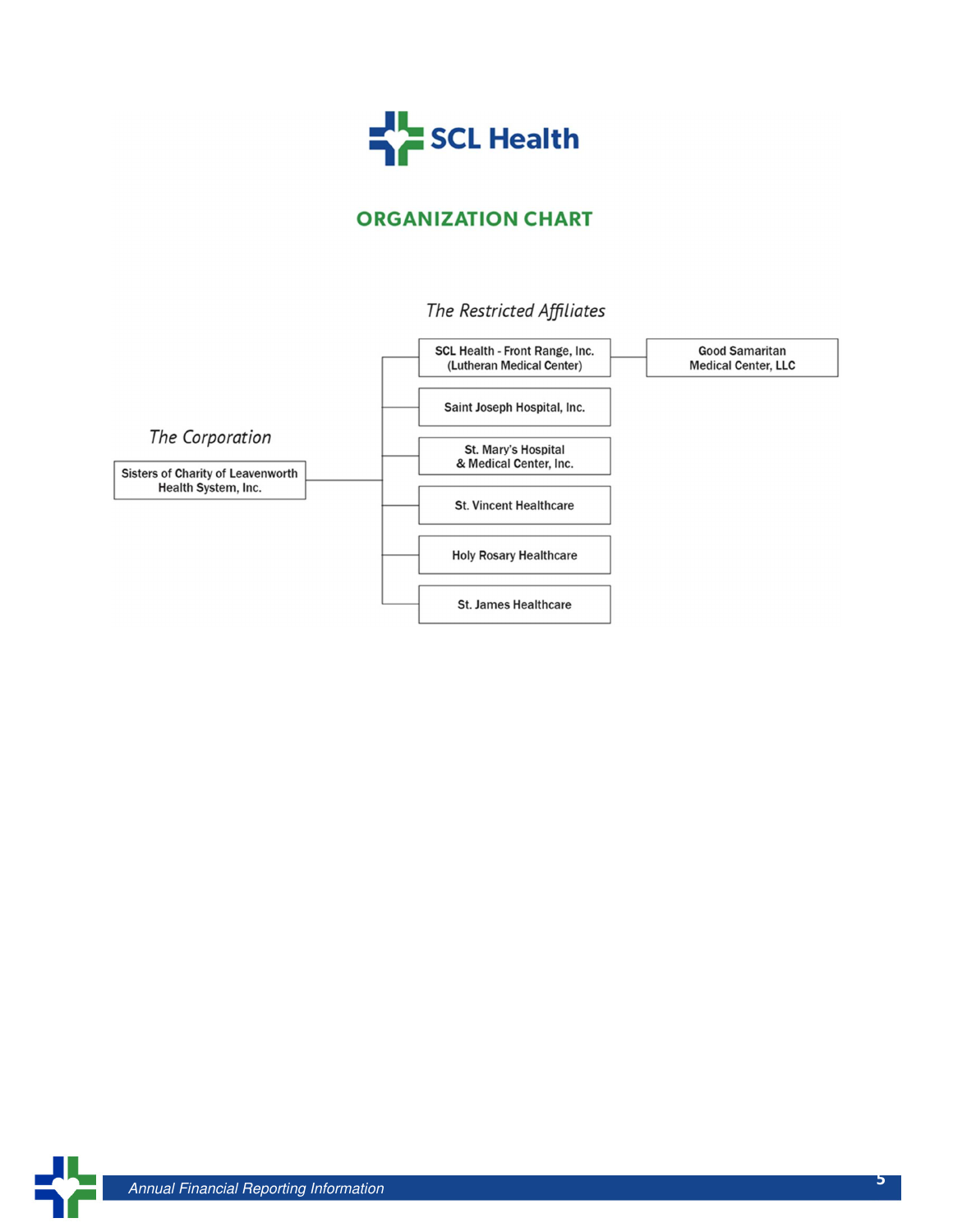### **Restricted Affiliates**

#### **COLORADO**

#### **Lutheran Medical Center, Wheat Ridge, Colorado**

Lutheran Medical Center was opened in 1905 and is a community-based, acute-care hospital located in Wheat Ridge, Colorado, west of Denver. Local and national ratings organizations regularly recognize Lutheran for clinical excellence, patient safety and patient experience.

Lutheran's premier services include a five-star birthing center, Heart and Neurovascular Center, robotic surgery, Comprehensive Stroke Center, Cancer Centers of Colorado, Orthopedics, a Level III Trauma Center and emergency services including the first Senior Emergency Room in Colorado. Senior-focused services also include Senior Behavioral Health and a Senior Surgery Center.

Lutheran operations include West Pines Behavioral Health, an inpatient and outpatient psychiatric and addiction center; Lutheran Hospice, a hospice and palliative care service; and Spine Center at Denver West, offering conservative, non-invasive techniques to relieve back and neck pain.

#### **Good Samaritan Medical Center, Lafayette, Colorado**

Good Samaritan Medical Center is an award-winning, 234-bed acute-care hospital in Lafayette, CO. Opened in 2004, Good Samaritan brings comprehensive, quality care to everyone in Boulder County and the northwest Denver metro area. Good Samaritan has been recognized with a variety of national safety and quality awards, including being named as one of America's 50 Best Hospitals by Healthgrades for the past three years.

Good Samaritan is a Level II Trauma Center, a Joint Commission Primary Stroke Center, and a Center of Excellence in Robotic Surgery. In addition, Good Samaritan was the first Baby-Friendly Hospital to be designated in Colorado. Based on a culture of caregivers who put patients and families at the center of everything they do, Good Samaritan has become one of the highest rated and most trusted hospitals in the communities we serve.

#### **Saint Joseph Hospital, Denver, Colorado**

Founded in 1873 by the Sisters of Charity of Leavenworth, Saint Joseph Hospital is one of the largest acute care providers in the Denver area. As the oldest private teaching hospital in Colorado, Saint Joseph Hospital offers resident training in internal medicine, surgery, obstetrics/gynecology and family practice. Saint Joseph Hospital provides a broad range of tertiary services, including specialized programs in cardiology, oncology, orthopedics, radiology, neurology obstetrics and a Level III Neonatal Intensive Care Unit.

Saint Joseph Hospital has one of the most advanced heart care programs in the Rocky Mountain region, has delivered more babies than any other Colorado hospital over the last 30 years and along with its clinical partner National Jewish Health, operates the largest adult cystic fibrosis program in the nation. Saint Joseph Hospital has received several national awards for patient care and nursing excellence including being named as one of America's best hospitals by independent rating organizations.

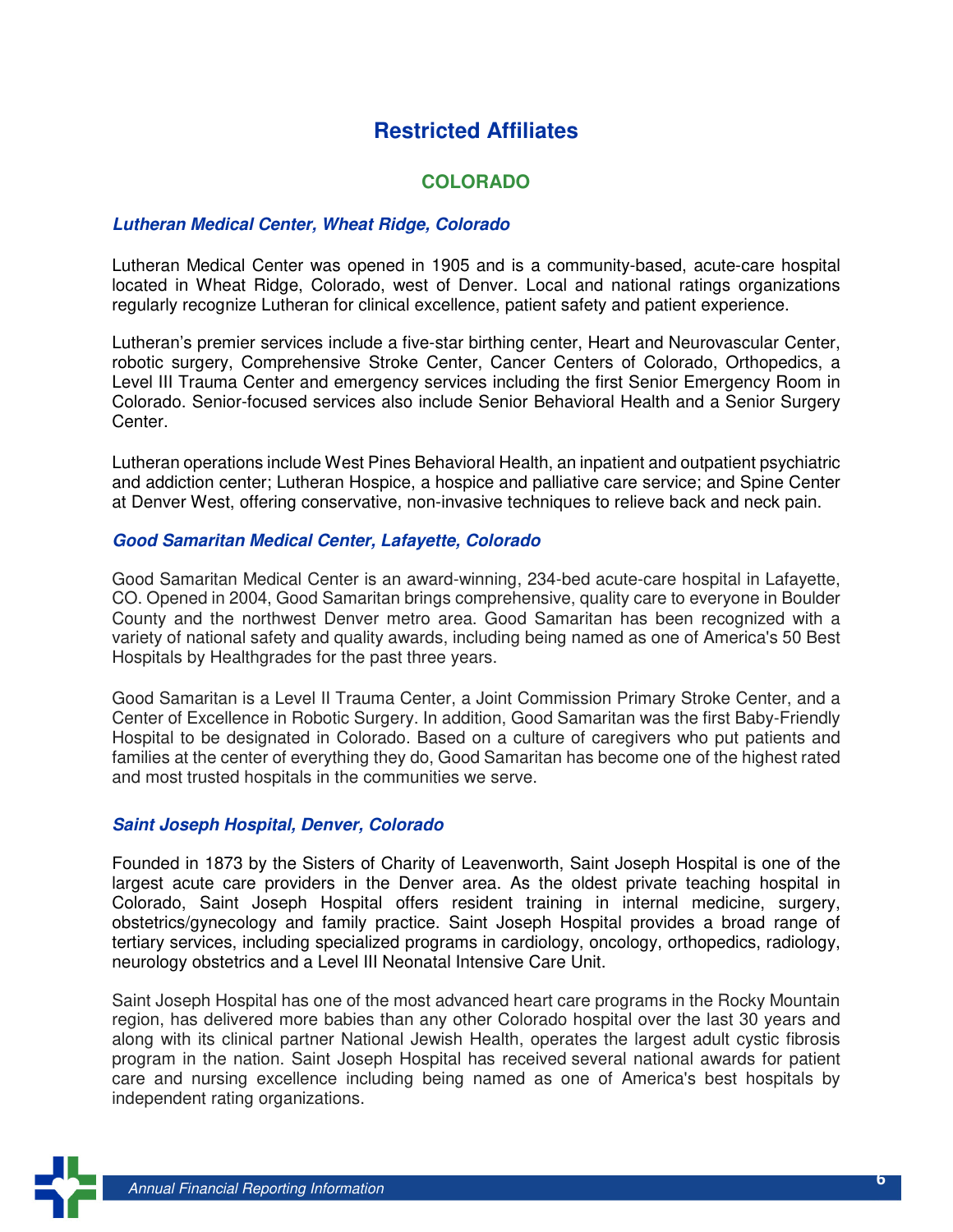Saint Joseph Hospital partners with National Jewish Health on clinical operations through a Joint Operating Agreement signed in June 2014. See "STRATEGIC ALLIANCES AND AFFILIATIONS" below.

#### **St. Mary's Medical Center, Grand Junction, Colorado**

St. Mary's Medical Center, founded in 1896, is a regional hospital serving western Colorado and eastern Utah. It is the largest medical facility between Denver and Salt Lake City, and it operates a residency program to train family physicians. In addition to general acute-care services, St. Mary's Medical Center offers referral programs including a cancer center, heart center, Level II Trauma Center supported by an air medical transport program, a certified primary stroke center, Level II Intensive Care Nursery, and specialty pediatric services. St. Mary's Medical Center has been recognized nationally for its clinical quality.

St. Mary's Medical Center has partnered with the University of Colorado Cancer Center on clinical trials. St. Mary's Medical Center also partnered with one of the region's largest primary care practices, Primary Care Partners, and a health plan, Rocky Mountain Health Plans, to form Monument Health, a clinically integrated network.

In June 2019, St. Mary's Medical Center opened a new \$48.5 million Heart & Vascular Institute to address the gap in access to heart and vascular surgical procedures in the region.

#### **MONTANA**

#### **Holy Rosary Healthcare, Miles City, Montana**

Holy Rosary Healthcare is serves 11 rural eastern Montana counties. Founded in 1910, Holy Rosary Healthcare is a 25-bed critical-access hospital located in Miles City, Montana. Holy Rosary Healthcare offers 24-hour care and dozens of progressive specialty services. Holy Rosary Healthcare provides a full continuum of care through services including an acute-care criticalaccess hospital, surgery center, cancer care, level II neonatal intensive care unit, physician clinics, residential living, and hospice and palliative care. Holy Rosary Healthcare is the region's largest private employer.

#### **St. James Healthcare, Butte, Montana**

St. James Healthcare, established in 1881 by the Sisters of Charity of Leavenworth, is the only acute-care provider in Silver Bow County and the largest hospital serving the seven-county area surrounding Butte, Montana. St. James Healthcare is licensed for 98 beds, provides a full-service Level III Trauma Center that offers services in more than 30 medical specialties. St. James Healthcare has more than 450 associates, alongside 100 physicians and advanced care professionals, offering 24-hour care and dozens of progressive specialty services.

#### **St. Vincent Healthcare, Billings, Montana**

St. Vincent Healthcare in Billings, Montana was founded in 1898 by the Sisters of Charity of Leavenworth and is one of the largest tertiary care hospitals in Montana. St. Vincent Healthcare employs more than 1,700 associates and has more than 500 physicians and advanced care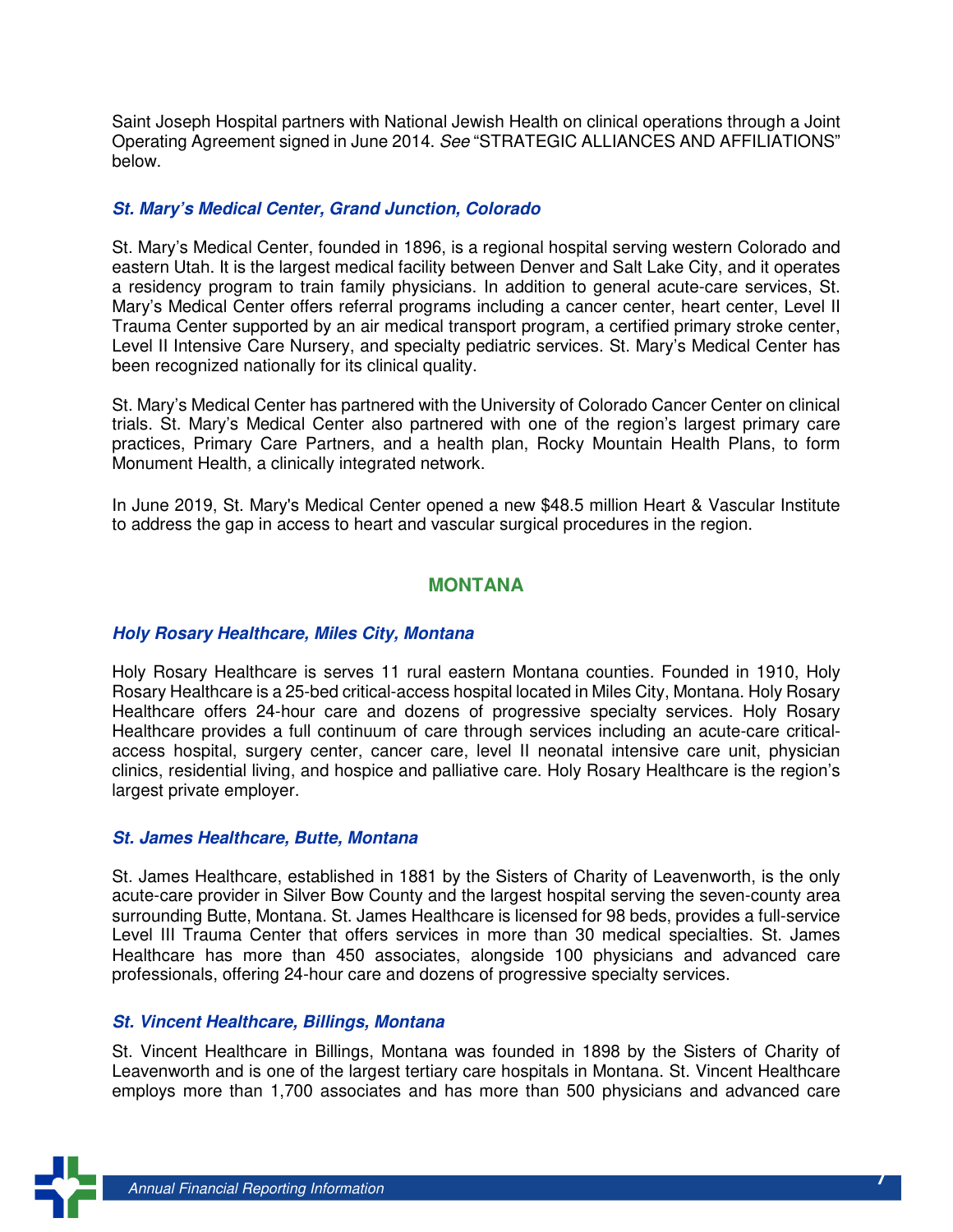professionals. St. Vincent Healthcare provides inpatient, outpatient and diagnostic services to over 400,000 patients throughout Montana, Wyoming and the western portion of the Dakotas. In addition to 11 primary care clinics in and around the Billings area, St. Vincent Healthcare offers dozens of progressive specialty services and a 286-bed hospital. St. Vincent Healthcare provides a full continuum of care through services including a level II trauma center, level III neonatal intensive-care unit, cardiothoracic and vascular care, general surgery, cancer care, neurology and neurosurgery, orthopedics and women's services. St. Vincent Healthcare also has a special "hospital within a hospital" just for children, St. Vincent Children's Healthcare, which includes the state's first pediatric intensive care unit to be fully staffed 24/7. St. Vincent Healthcare supports 31 outpatient clinics, a hybrid operating suite, CyberKnife Radiosurgery System, da Vinci Surgical System and operates its HELP Flight program (fixed wing and rotor wing) with over 800 flights per year.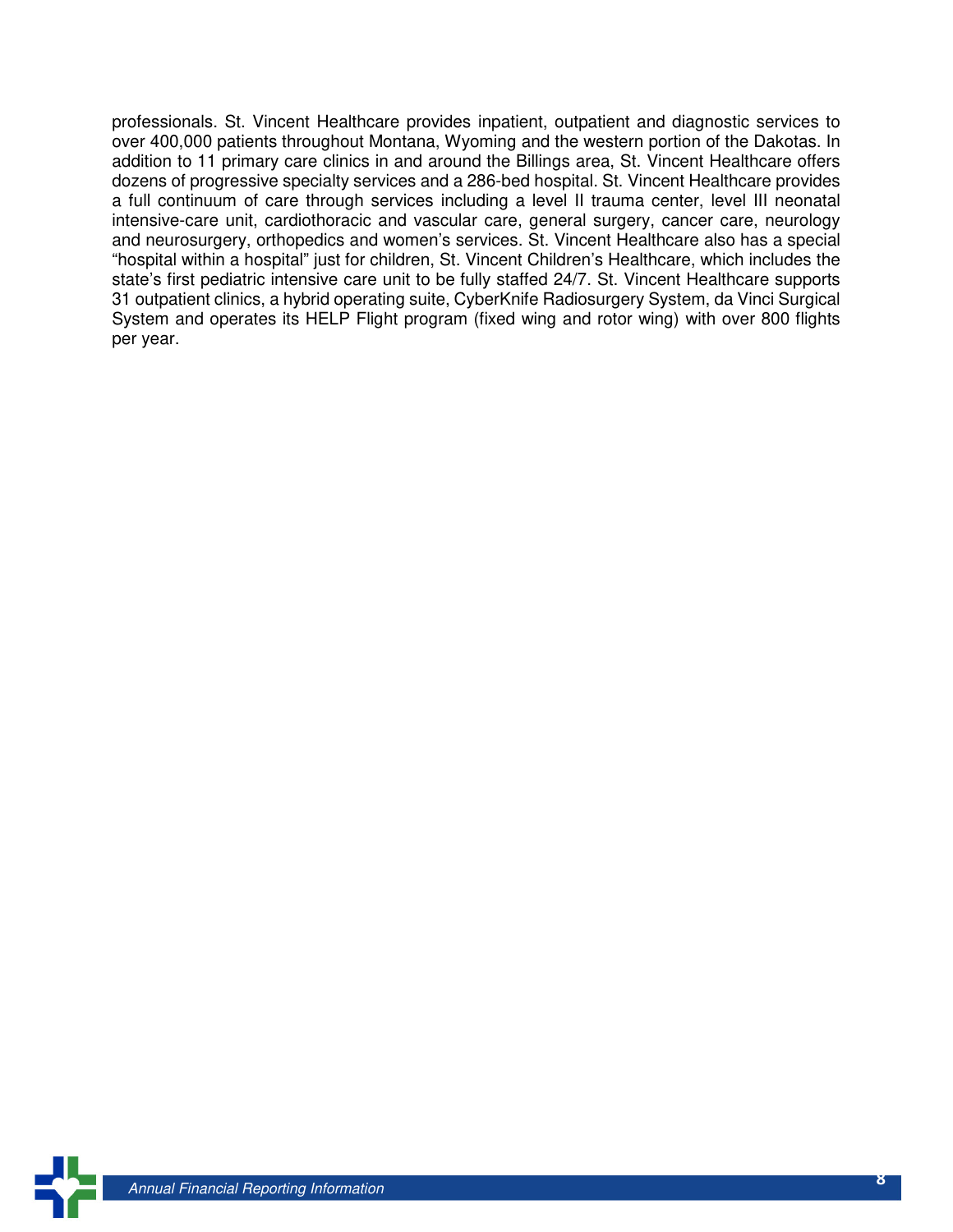### **STRATEGIC ALLIANCES AND AFFILIATIONS**

SCL Health plans for, evaluates, and pursues potential merger and affiliation candidates as part of its overall strategic planning and development process. SCL Health may receive offers from, or conduct discussions with, third parties about the potential acquisition of, or partnership in, operations or properties that may become part of SCL Health in the future. Discussions with respect to affiliation, merger, acquisition, disposition, or change of use, including those that may affect SCL Health or the Restricted Affiliates, are held on an intermittent, and usually confidential basis with other parties.

#### **Kaiser Permanente**

Three of SCL Health's Affiliates, Good Samaritan Medical Center (GSMC), Lutheran Medical Center (LMC), and Saint Joseph Hospital, Inc. (SJH), have entered into provider services agreements with a Kaiser Permanente affiliate. The GSMC and LMC agreements specify payment terms, termination conditions, and exclusive designation for inpatient services based on a designated geographic service area. The SJH agreement specifies payment terms and conditions, annual rate inflators, and volume guarantees that provide for additional rate adjustments in the event Kaiser Permanente admission volumes increase or decrease from the specified baseline.

Revenue from Kaiser Permanente represented 18.2% and 17.8% of SCL Health's net patient services revenue for the years ended December 31, 2020 and 2019, respectively.

#### **Platte Valley Medical Center**

Effective October 1, 2015, SCL Health executed an affiliation agreement with Brighton Community Hospital Association, d/b/a Platte Valley Medical Center (PVMC), a 98-bed hospital located in Brighton, Colorado. SCL Health attained control of PVMC's operations through sole corporate membership and, accordingly, PVMC is consolidated in the SCL Health financial statements. SCL Health serves as guarantor for the full and timely performance of all of PVMC's debt obligations in place as of October 1, 2015 while the agreement is in effect. The affiliation agreement with PVMC includes an investment commitment of \$210.0 million over ten years ending in 2025. Expenditures that meet the commitment include, but are not limited to, capital expenditures and costs related to developing new service lines and recruiting physicians. Over \$76.4 million of th e commitment had been satisfied at December 31, 2020. The affiliation has created significant benefits for both parties, allowing SCL Health to build additional scale in the Front Range market and expand its geographic footprint in the fast-growing northeast Denver metropolitan area, while enabling PVMC to integrate into an established, regional care network to enhance clinical programs and realize efficiencies as part of a broader health system.

PVMC is a nationally-ranked top-performing hospital offering high-level services including a Primary Stroke Center, an Accredited Chest Pain Center and advanced cardiovascular program, a Level II Special-Care Nursery, a Level III Trauma Emergency Program, and innovative surgical, orthopedic and women's services found in many larger metropolitan hospitals.

#### **National Jewish Health**

In June 2014, SCL Health, SJH, and National Jewish Health, a Colorado nonprofit corporation (NJH), entered into a joint operating agreement (JOA). Under the terms of the JOA, a Colorado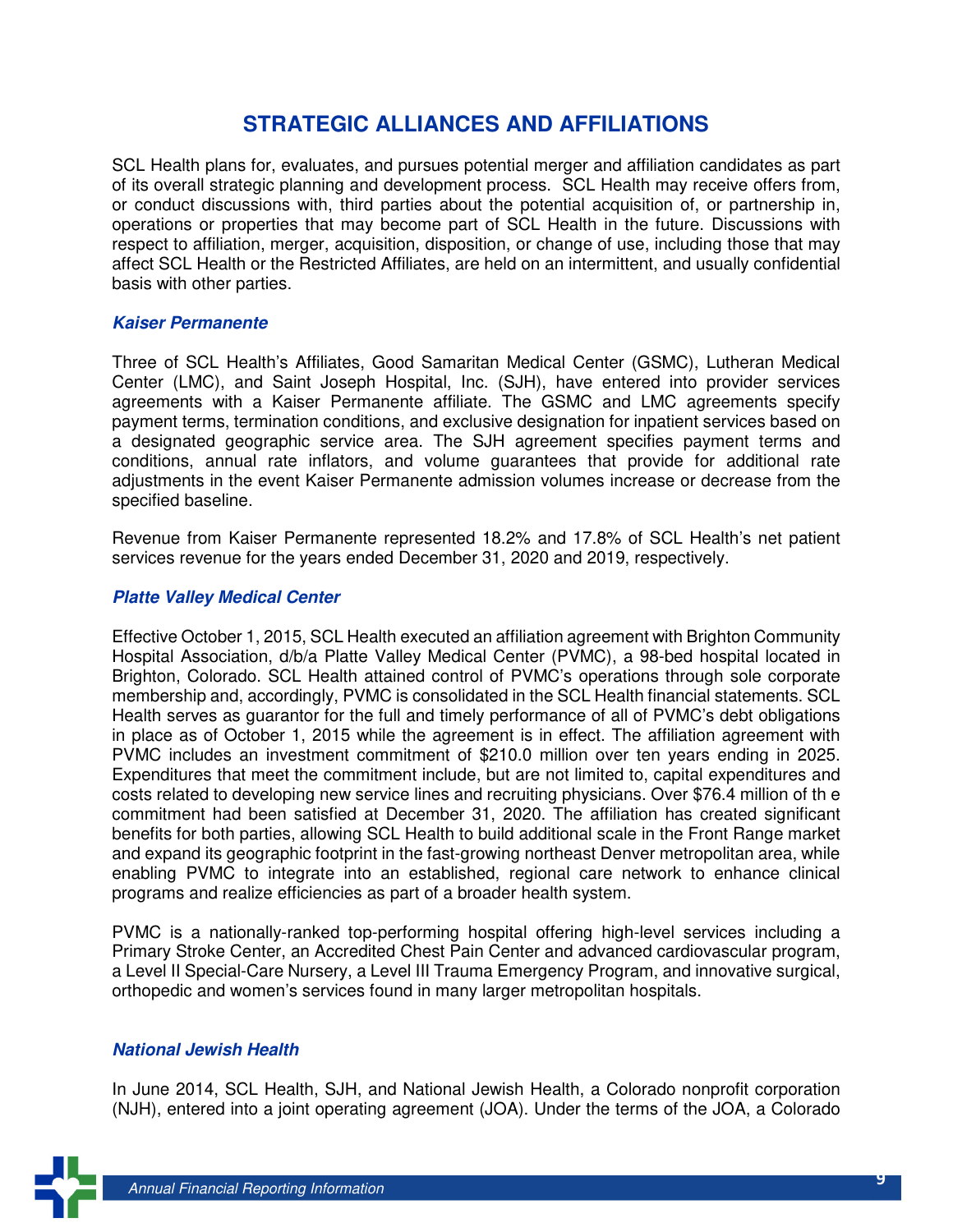nonprofit corporation was formed, NJH-SJH, Inc. (NJH-SJH), to act as manager of the combined clinical operations of SJH and NJH. SCL Health and NJH are the sole members of NJH-SJH with SCL Health holding 75% membership in NJH-SJH and NJH holding a 25% membership in NJH-SJH. The parties maintain their existing, separate operating licenses, and manage and operate their respective assets, liabilities, revenues, and expenses of their individual operations. However, the income/loss of the combined clinical operations is shared 75% with SCL Health and 25% with NJH. The JOA has a 30-year term. NJH is a nationally-recognized respiratory-care provider, consistently ranked number one or number two in the country by U.S. News and World Report for pulmonology care. NJH supports a large employed physician group, ambulatory practice operations and performs groundbreaking medical research.

#### **SCLTDI JV, LLC**

In March 2015, SCLTDI JV, LLC (SCLTDI) was formed as a joint venture partnership between SCL Health, through its wholly-owned subsidiary SCL Health Partners, LLC (SCLHP), and Touchstone Medical Imaging, LLC (Touchstone), through its wholly-owned subsidiary, Touchstone Imaging of Dry Creek, LLC. SCLTDI currently owns and operates a network of 12 independent diagnostic testing facilities (IDTFs) in the Denver, Colorado, metropolitan area and one center in Billings, Montana. SCLHP owns 51% of the joint venture and Touchstone owns 49%. The Corporation appoints a majority of the board members; however, a supermajority (75%) of votes is required for certain actions, which limits the Corporation from controlling the joint venture and, as such, the joint venture is accounted for using the equity method. SCLTDI contracts with Touchstone to serve as management for the IDTF network. Formation of the SCLTDI partnership advances SCL Health's strategies to enhance access and offer more costeffective services to patients, payers and other purchasers of healthcare services.

#### **Monument Health, LLC**

Monument Health, LLC (Monument) was formed as a joint venture in June 2015 to develop and operate a clinically and financially integrated health care network to coordinate, provide and/or arrange for health care services for communities in Western Colorado. The three members of Monument are: St. Mary's Hospital & Medical Center, Inc., which holds a 45% membership interest, Rocky Mountain Health Maintenance Organization, Inc., d/b/a Rocky Mountain Health Plan (RMHP), a leading regional health plan, which holds a 45% membership interest, and a large primary care group in the Grand Junction market that hold the remaining 10% interest. In March 2017, UnitedHealth Group, based out of Minnetonka, Minnesota, acquired control of RMHP. Monument serves as the primary provider network for certain RMHP insurance products and also offers direct to employer services. The goal of Monument is to facilitate the delivery of health care in a manner that improves the health of communities it serves, improves the patient experience including quality, access, and reliability, and reducing cost. These goals are planned to be accomplished through the development and implementation of systems and processes relating to care redesign, quality improvement, and enhanced coordination and integration of health care services along the care continuum.

#### **Rehabilitation Hospital of Montana, LLC**

The Rehabilitation Hospital of Montana, LLC (RHOM) is a limited liability company formed in July 2017 to construct, own and operate a freestanding 34-bed inpatient rehabilitation hospital in Billings, Montana. RHOM is owned 33.33% by SCL Health through its wholly-owned subsidiary SCLHP, 33.33% by the Billings Clinic, a Montana public benefit corporation, and 33.33% by Kindred Healthcare, Inc. (Kindred) through a wholly-owned subsidiary. Under terms of a

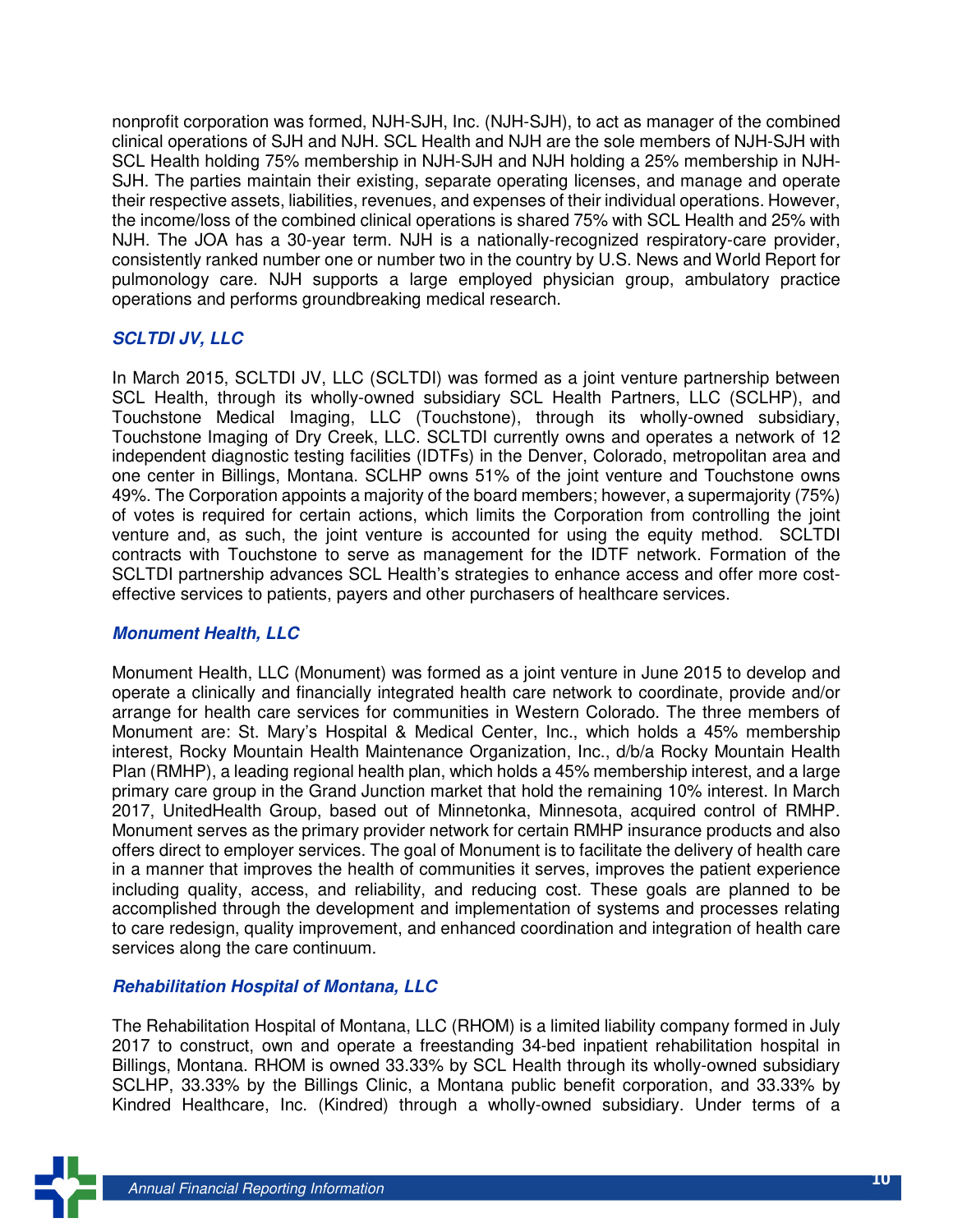contribution agreement, SCL Health contributed the operations and assets of its existing inpatient rehabilitation service at St. Vincent Healthcare, and Billings Clinic and Kindred contributed cash. RHOM contracts with a subsidiary of Kindred to serve as the manager of the hospital. The hospital commenced operations August 6, 2019.

Kindred is a national owner/operator of long-term acute care hospitals, inpatient rehabilitation facilities and contract rehabilitation services. Billings Clinic is a large healthcare system in the region serving communities in Montana, northern Wyoming and the western Dakotas.

#### **Surgical Care Affiliates**

In August 2020, SCL Health established a new joint venture with Surgical Care Affiliates (SCA) to own and operate ambulatory surgery centers (ASCs) in partnership with local physicians. Effective August 1, 2020, SCLHS-SCA Holdings, LLC (HoldCo) was established with SCL Health owning 49% interest in the company through its wholly-owned subsidiary SCLHP and SCA holding 51% interest in the company through a wholly-owned subsidiary. Under terms of a contribution agreement, SCL Health contributed its majority ownership in an existing joint venture ASC in Wheat Ridge, Colorado, and SCA contributed cash and its minority ownership interest in the aforementioned ASC. SCA is contracted to serve as manager of the ASC.

SCA is one of the largest providers of outpatient surgery in the United States with over 230 surgical facilities. SCA is part of Optum Health and owned by UnitedHealth Group.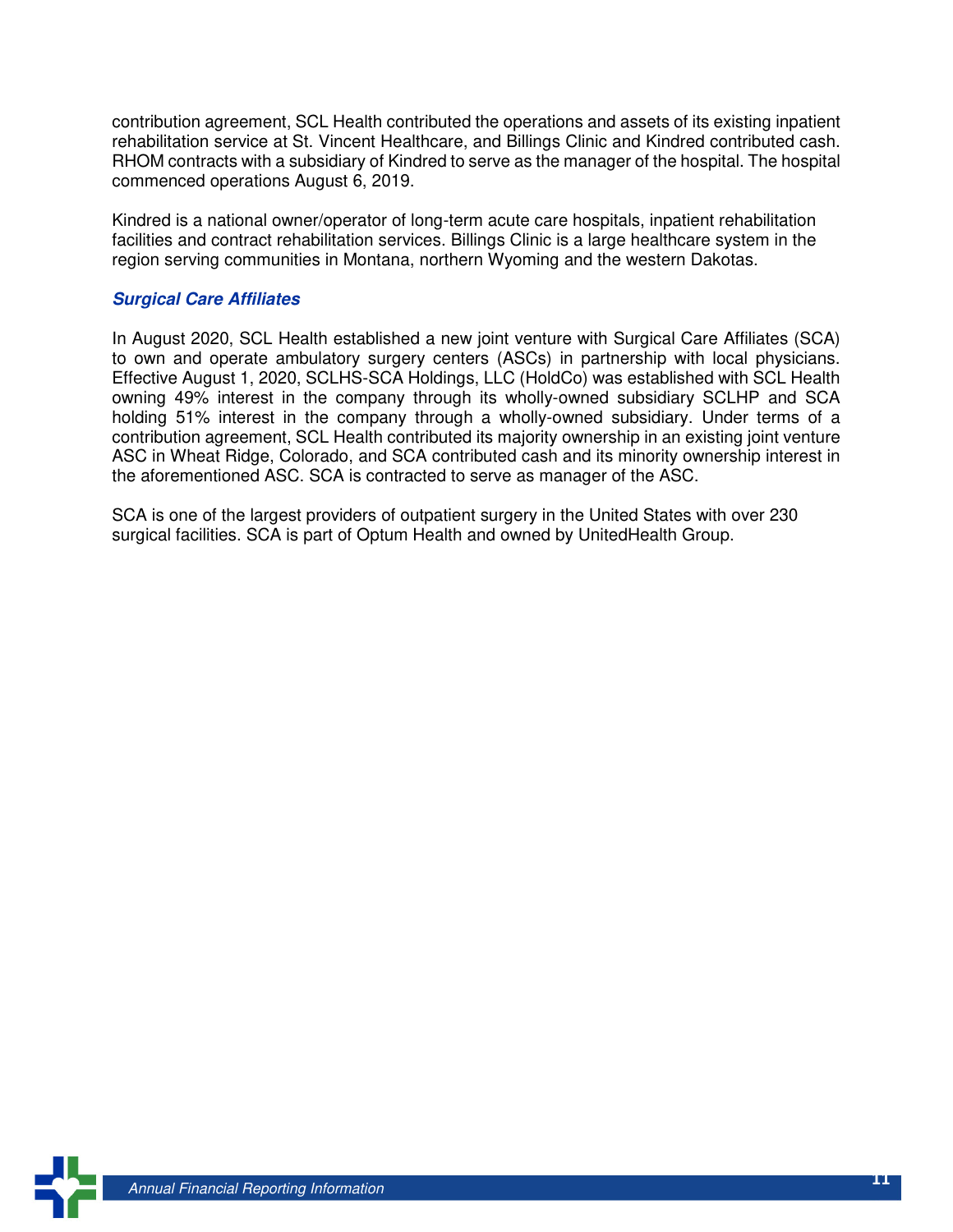### **Corporate Governance**

#### **BOARD OF DIRECTORS**

The Directors of SCL Health are appointed by SCL Health's Sponsor, Leaven Ministries. The Board of Directors of each of the Restricted Affiliates is appointed by SCL Health, as the sole direct or indirect corporate member of each Restricted Affiliate. As of December 31, 2020, the SCL Health Board of Directors consisted of the following Directors:

| <b>Name</b>                         | <b>Board Office</b><br><b>Now Held</b> | <b>Occupation</b>                                                                                  | <b>Member</b><br><b>Since</b> | <b>Current</b><br><b>Term</b><br><b>Expires</b> |
|-------------------------------------|----------------------------------------|----------------------------------------------------------------------------------------------------|-------------------------------|-------------------------------------------------|
| Steven D. Huebner, CPA              | Chairperson and<br>Director            | Retired Audit Partner, KPMG                                                                        | 2013                          | 2021                                            |
| Kathryn Paul                        | Vice-Chairperson<br>and Director       | Retired President and CEO, Delta Dental<br>Plan of Colorado                                        | 2012                          | 2020*                                           |
| Douglas E. Aden                     | Director                               | Retired Regional President U.S. Bancorp                                                            | 2019                          | 2021                                            |
| Beth P. Beckman, RN, FNP,<br>NEA-BC | Director                               | System Chief Nurse Executive, Yale New<br>Haven Health System                                      | 2019                          | 2021                                            |
| Mario M. Carrera                    | <b>Director</b>                        | Retired Chief Revenue Officer, Entravision<br>Communications                                       | 2020                          | 2022                                            |
| Sister D. Lynn Casey, SCL           | <b>Director</b>                        | Retired Chancellor, Diocese of<br><b>Great Falls-Billings</b>                                      | 2010                          | 2020*                                           |
| Pamela S. Federbusch<br>Director    |                                        | Consultant, Healthcare Finance and Credit<br>Consulting                                            | 2017                          | 2023                                            |
| Michael L. Fordyce                  | Director                               | Retired President & CEO, Craig Hospital                                                            | 2019                          | 2021                                            |
| Sister Maureen Hall, SCL            | Director                               | Former Community Director, Sisters of<br>Charity of Leavenworth                                    | 2006                          | 2022                                            |
| Gordon Howie, MBA                   | Director                               | Retired Managing Director, Bank of<br><b>America Securities</b>                                    | 2004                          | 2020*                                           |
| Lydia Jumonville                    | Ex Officio                             | President and Chief Executive Officer, SCL<br>Health                                               | 2017                          | Ex Officio                                      |
| Mary Beth Mikols                    | Director                               | Managing Director Technology Strategy,<br>Healthcare and Life Sciences, Deloitte<br>Consulting LLP | 2019                          | 2021                                            |
| Nguyen-Vu Pham, JD, MHA             | Director                               | Owner/Consultant, Endgame Solutions, LLC                                                           | 2020                          | 2022                                            |
| Sister Constance Phelps, SCL        | <b>Director</b>                        | Community Director, Sisters of Charity of<br>Leavenworth                                           | 2016                          | 2020                                            |
| Michael Salem, M.D.                 | Ex Officio                             | President and Chief Executive Officer,<br>National Jewish Health                                   | 2014                          | Ex Officio                                      |
| Robert E. Wilson                    | <b>Director</b>                        | Retired partner at Arthur Anderson and retired<br>healthcare CFO                                   | 2018                          | 2020*                                           |
| Alan R. Yordy, MBA, FACHE           | Director                               | The Infinity Group, Vancouver, WA                                                                  | 2016                          | 2021                                            |

\* Term extended past December 31, 2020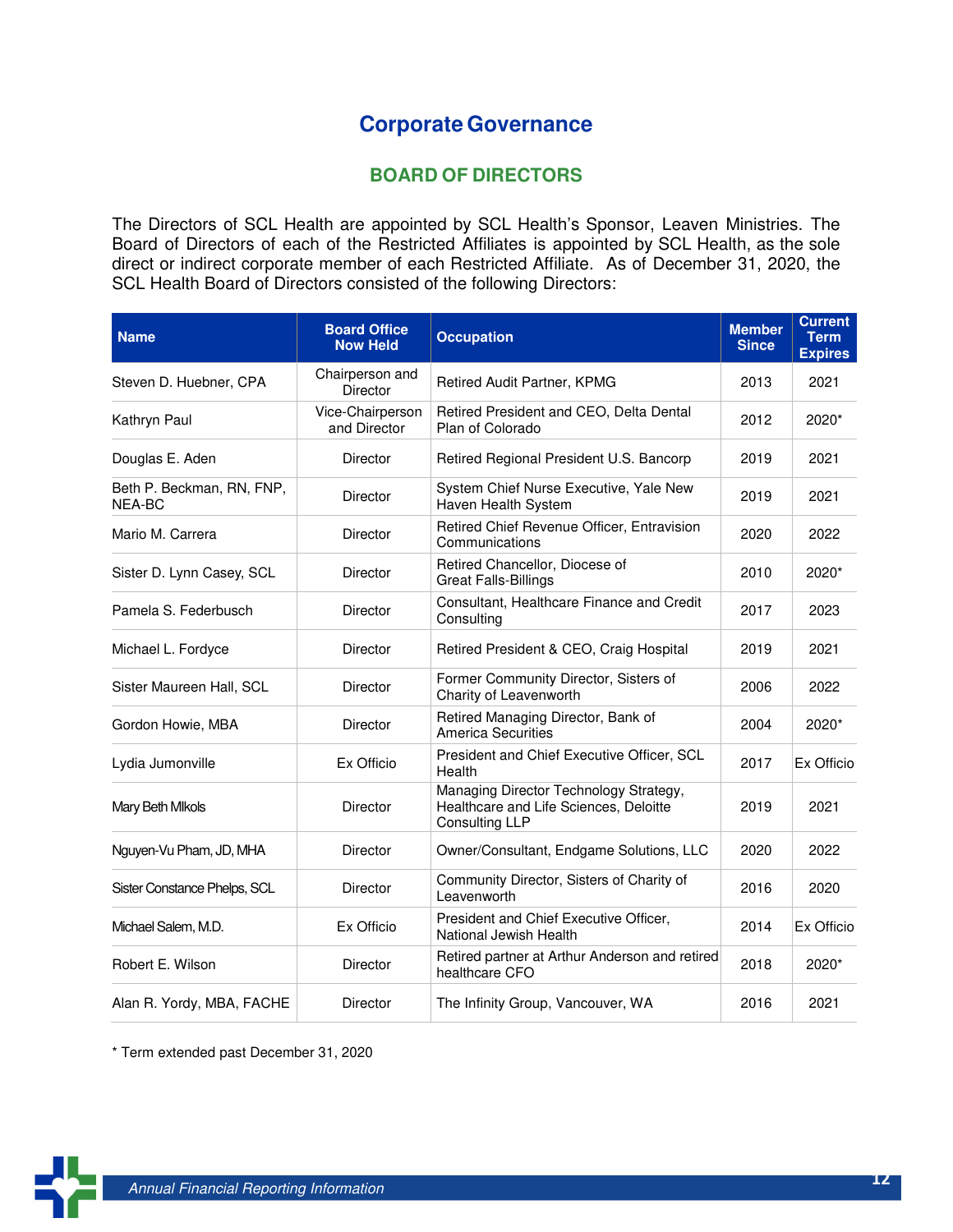#### **Sponsor – Leaven Ministries**

The Members of Leaven Ministries, listed in the table below include three Sisters and three lay leaders. Leadership of the Sisters of Charity of Leavenworth religious community (designated SCL in the chart below) remains involved in Leaven Ministries.

| Sister Maureen Hall, SCL    | Chair      |
|-----------------------------|------------|
| Rita Turley                 | Vice Chair |
| Sister Barbara Aldrich, SCL | Member     |
| Sister Melissa Camardo, SCL | Member     |
| Brian D'Arcy, MD            | Member     |
| Bruce Waring, MD            | Member     |

#### **Committees**

Standing committees of the Board of Directors include the Executive, Governance, Finance, Audit, Organizational Integrity and Compliance, Investment, Quality and Safety, and Compensation Committees.

The **Executive Committee** is responsible for transacting the business of the Board in the interim between quarterly meetings of the full Board and performing those duties assigned to it by the Board. The Executive Committee convenes monthly, except for those months when a full Board meeting is scheduled.

The **Governance Committee** is responsible for providing oversight and assistance to the Board in effectively fulfilling its governance role. The Committee develops policies, processes and programs designed to maximize the Board's governance performance in furtherance of the SCL Health Mission, Vision and C o r e Values. The Committee recommends these to the full Board for its approval and, once approved, is responsible for implementing, monitoring and evaluating their effectiveness. The Committee identifies and recommends candidates for election to the Board, and re-election of existing Board members, based upon term limits and individual performance. The Committee conducts an annual board self-assessment, and facilitates a process whereby the Board is provided with the assessment results and, as a group, identifies areas for development. This Committee meets quarterly.

The **Finance Committee** is responsible for providing assistance to the Board in effectively fulfilling its fiduciary role of financial oversight. The Committee develops financial policies, goals, and budgets that support the SCL Health Mission, Vision and Core Values, as well as its goals. The Committee monitors and evaluates the organization's financial performance with established targets and makes recommendations to the full Board regarding specific corrective action in those areas that are underperforming. This Committee meets at least quarterly, and more frequently as deemed necessary.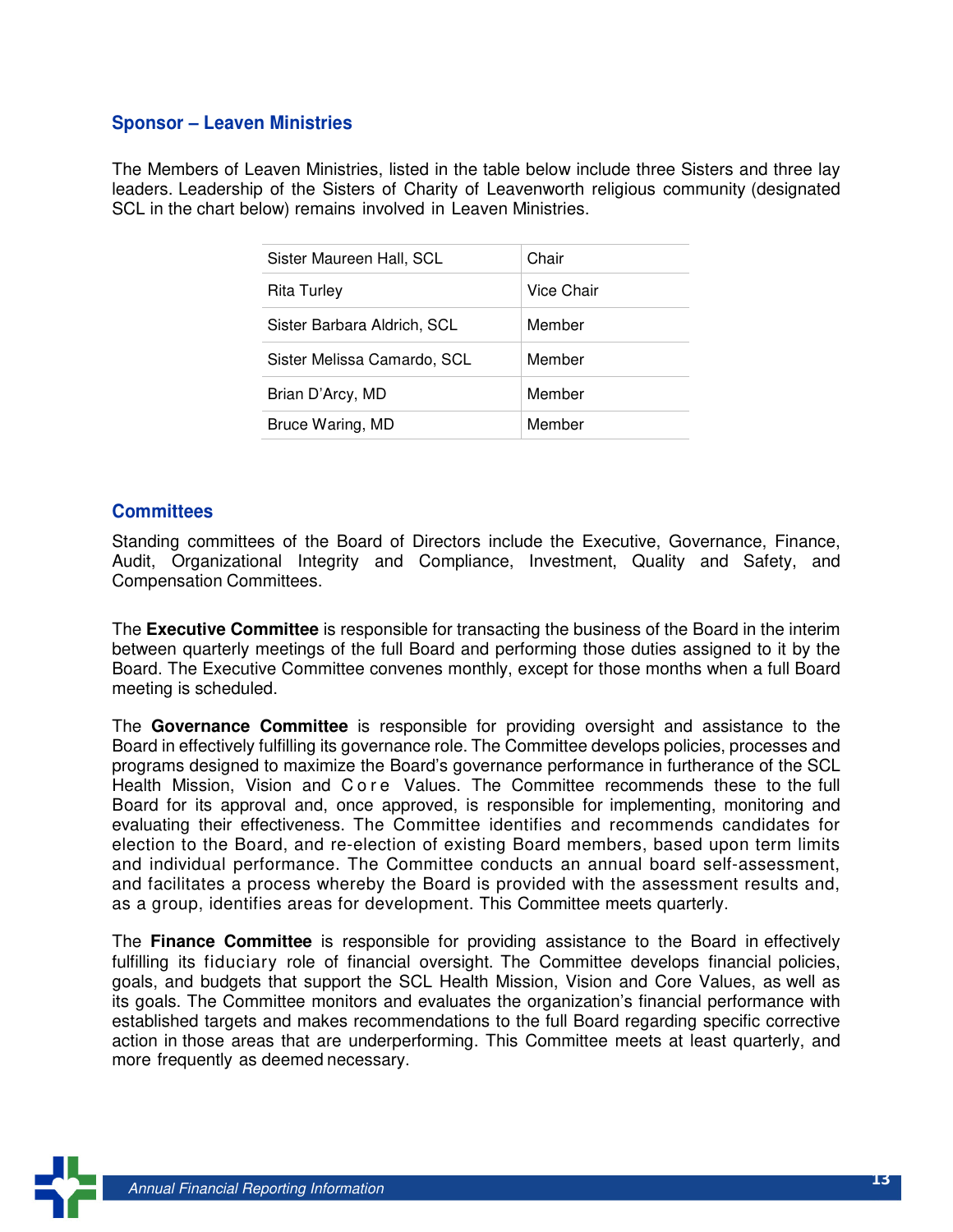The **Audit, Organizational Integrity and Compliance Committee** is responsible for providing oversight assistance to the Bo ard in fulfilling its responsibilities relative to auditing, accounting and financial reporting processes, a reliable system of operational, financial and organizational compliance, and the quality and integrity of financial reports of SCL Health. In so doing, it is the responsibility of the Audit, Organizational Integrity and Compliance Committee to maintain free and open communication between the Board, the external auditors, the internal auditors, the Chief Compliance Officer and SCL Health senior leadership. This Committee meets at least quarterly, and more frequently as deemed necessary.

The **Investment Committee** is responsible for SCL Health's investment policies, asset allocation strategies and manager selection, and monitoring of investment performance for all nonretirement and retirement investments. Senior management and the Investment Committee utilize an outside consultant to assist with these activities. The Investment Committee meets at least quarterly.

The **Quality and Safety Committee** is responsible for assisting the Board in carrying out its responsibilities for overseeing and ensuring the highest quality of clinical care, patient safety and patient service provided throughout SCL Health. The Committee assesses the need for policies, processes and programs necessary to ensure that Affiliates continue to pursue clinical excellence, provide quality patient care, maintain patient safety at all times and promote outstanding patient service, consistent with SCL Health Mission, Vision and Core Values. This Committee meets at least quarterly, and more frequently as deemed necessary.

The **Compensation Committee** is responsible for developing and overseeing a comprehensive compensation philosophy for SCL Health senior executives and physicians. Additionally, the Committee is responsible for assuring transition of senior executive and physician leadership and aligning compensation incentives and organization structure with the strategic plan. With the assistance of an independent consultant, the Committee reviews and approves annual changes to executive compensation and reviews the same with the Board. The Committee reviews the compensation section of SCL Health's annual IRS Form 990 (Return of Organization Exempt from Income Tax) which is reviewed in its entirety by the full Board. The Compensation Committee meets at least quarterly.

#### **Investment Policies**

Substantially all of the consolidated cash and unrestricted investment balances of SCL Health (as well as pension, self-insurance and other restricted investment reserves) are managed pursuant to a centralized investment program by SCL Health's treasury staff, with direct governance input from the Investment Committee of the Board. The Investment Committee is guided by SCL Health's Comprehensive Investment Program (CIP) and its Mission-Based Investing Guidelines which have been adopted by the Board. SCL Health also maintains a systemwide cash management program that pools its short-term working capital funds.

SCL Health employs professional investment management firms (Managers) to manage its diversified portfolio of equity, fixed income and alternative investments. Managers are selected by the Investment Committee with the assistance of an investment consultant. The performance of each Manager is reviewed no less than quarterly, and is compared to benchmarks. The investment portfolio is rebalanced to the target allocation at least quarterly.

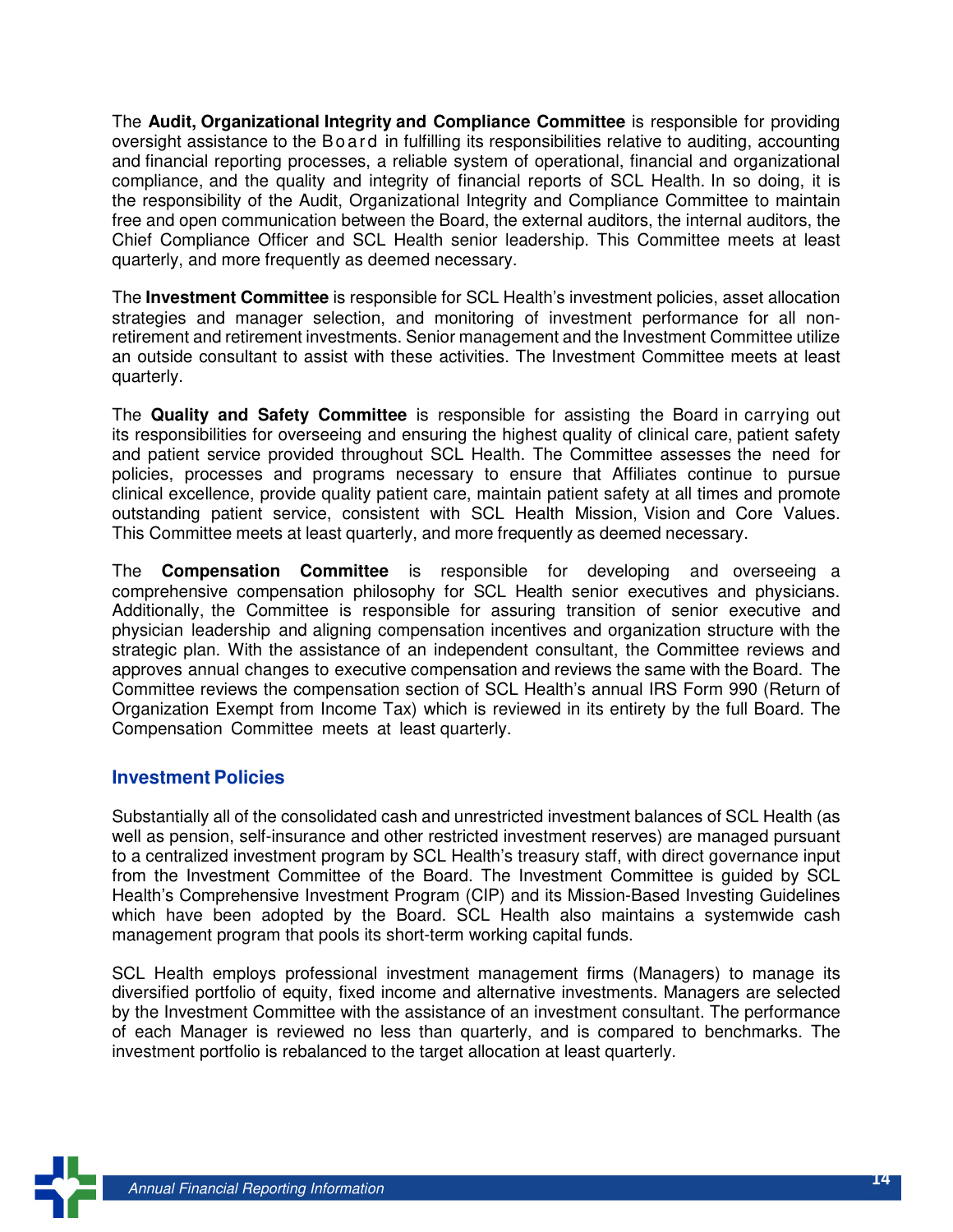#### **Reserved Powers**

SCL Health, as the sole direct or indirect Member of each of the Restricted Affiliates, has the following reserved powers with respect to the structure and operations of the Restricted Affiliates:

- a. To adopt, amend or repeal the Articles of Incorporation or Bylaws of the Restricted Affiliates;
- b. To appoint and remove, with or without cause, the members of each Restricted Affiliate's Board of Directors;
- c. To appoint and remove, with or without cause, the President/Chief Executive Officer of each Restricted Affiliate;
- d. To approve for any Restricted Affiliate the acquisition of assets or the incurrence of indebtedness; and
- e. To approve the merger, dissolution or corporate restructuring of any Restricted Affiliate.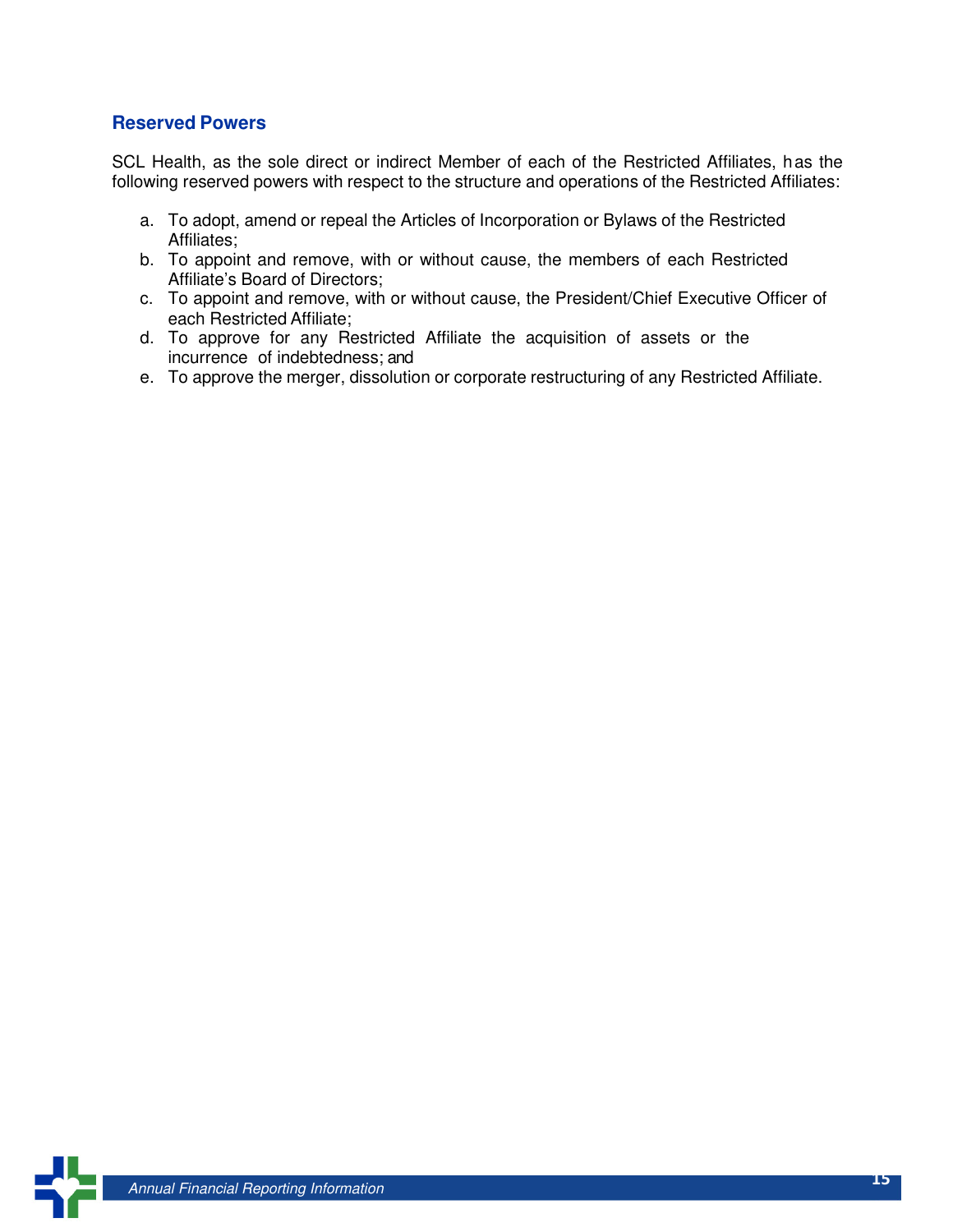### **Executive Management**

SCL Health coordinates the activities of SCL Health and its Restricted Affiliates. The following individuals are key members of the SCL Health executive leadership team:

**Lydia Jumonville, CPA,** President, Chief Executive Officer, joined SCL Health in June 2010, serving as Executive Vice President and Chief Financial Officer for seven years before becoming Interim President and Chief Executive Officer in May 2017 and accepting the permanent role in October 2017. In her role as President and CEO, Lydia is responsible for leading, managing and providing strategic direction for the system, while ensuring that SCL Health's Mission, Vision and Values are communicated and promoted in operational and organizational objectives. Lydia passionately promotes a culture that inspires associates to achieve organizational and individual growth and excellence. Working with the SCL Health Board of Directors, leadership team and other internal and external constituents, Lydia implements initiatives to advance the ministry's commitment to delivering the safest, highest-quality care and an outstanding patient experience to every patient, every time, everywhere and to support the organization's Mission. Prior to joining SCL Health, Lydia served in a variety of progressive leadership positions, including Senior Vice President and Chief Financial Officer of Baylor Health Care System, and provided consulting services for real estate and healthcare industry clients with Arthur Andersen, LLP. Lydia earned a bachelor's degree from Louisiana State University in Baton Rouge, Louisiana, where she graduated summa cum laude, and is a Certified Public Accountant. She serves as a board member of National Jewish Health, Denver Metro Chamber of Commerce and a number of SCL Health entity boards and actively participates and provides leadership in the Colorado Forum and American Hospital Association Health Care Systems Council. Lydia is a member of the Healthcare Financial Management Association, the Health Management Academy, and serves on the Board of Trustees for the Catholic Health Association.

Janie Wade, CPA, MBA, Executive Vice President, Chief Financial Officer, joined SCL Health as Executive Vice President and Chief Financial Officer in February 2018. In her role as CFO, Janie leads a high-performing financial organization, providing systemwide strategic oversight and direction for finance, accounting, payroll, treasury, revenue cycle, payer contracting, financial analytics and project management. She works closely with SCL Health's Board of Directors and executive leadership to reinforce market positioning and support strategic growth initiatives, leading ongoing efforts to increase productivity, improve efficiency, reduce expenses and standardize operations. Most recently, Janie served as Senior Vice President of Finance for Baylor Scott and White Health where she served in various leadership roles for 19 years. A Certified Public Accountant, Janie holds a Master of Business Administration from Texas A&M University in Commerce, Texas, and a Bachelor of Business Administration from Texas A&M University in College Station, Texas, where she graduated magna cum laude. Janie is a member of the Healthcare Financial Management Association.

**Tajquah Hudson,** MHS, **FACHE,** Executive Vice President, Chief Strategy and Growth Officer, joined SCL Health in 2007. Tajquah was appointed Senior Vice President of Strategy and Business Development/Chief Strategy Officer in 2013, and Executive Vice President, Chief Strategy and Growth Officer in 2018. She leads the development and implementation of SCL Health's strategic plan and identifies and executes strategic and tactical growth initiatives to enhance long-term sustainability of the ministry. She drives continued portfolio development for the system facilitating dialogue with health systems, hospitals and potential partners. She leads the sourcing, execution and implementation of joint ventures, mergers, acquisitions and other business arrangements and has financial oversight and operational responsibility for these

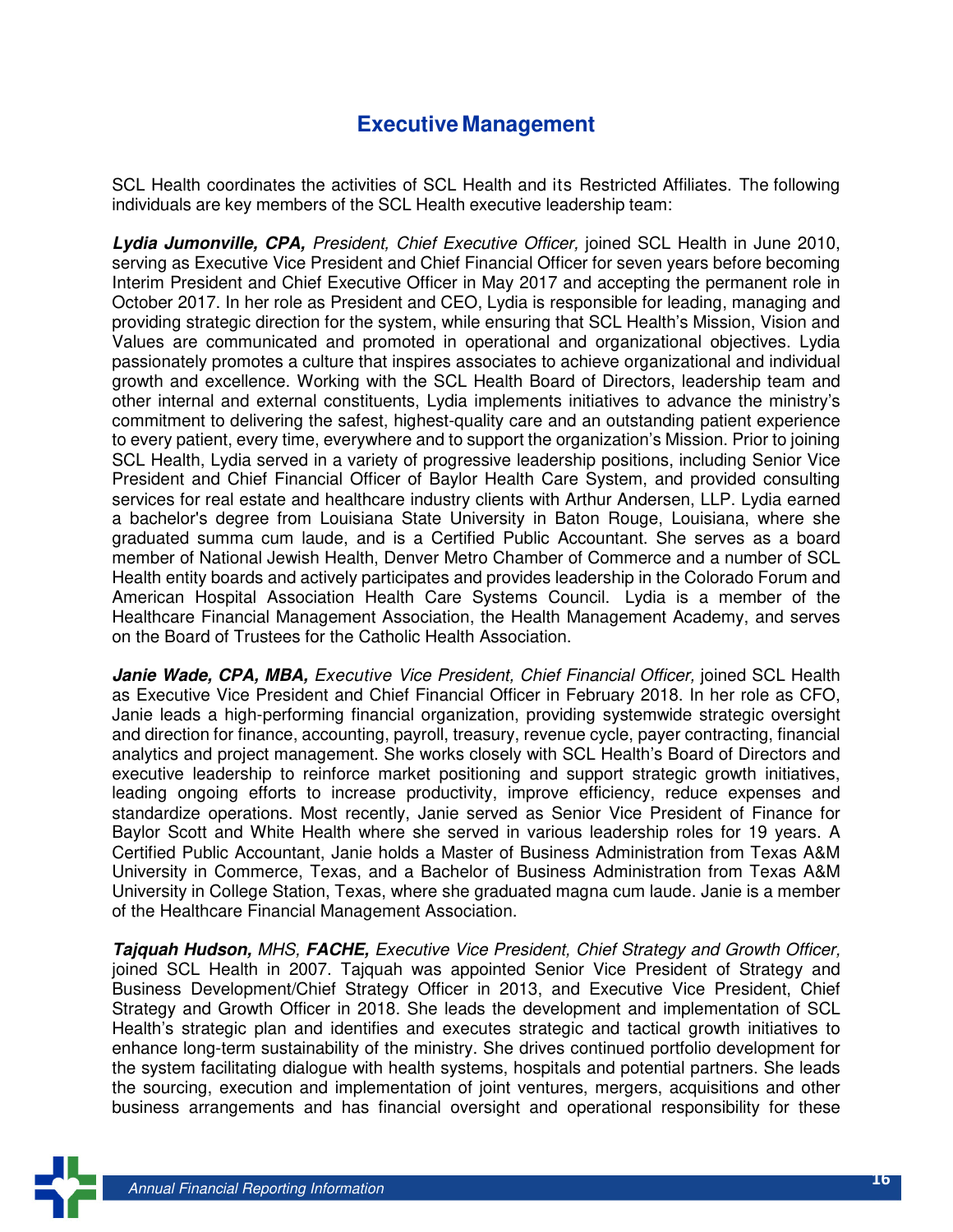business entities as well as real estate and construction. With more than 25 years of experience, Tajquah has held executive positions in community and academic health systems and national managed care and insurance roles. She joined the system strategy team in May 2010 after serving as Vice President, Strategy and Business Development at Saint John's Health Center in Santa Monica, California. She earned a bachelor's degree in business administration from East Central University, a master's degree in health science from Wichita State University and completed the executive program in managed care at the University of Missouri. Tajquah is a fellow with the American College of Healthcare Executives.

**Mark Korth, MBA, MHA, FACHE**, Executive Vice President, Chief Operating Officer, Hospital Operations, joined SCL Health in June 2019. As the system COO, Mark is responsible for system operational performance, as well as the development and implementation of integrated strategic initiatives and transformation, working with care site boards and presidents to develop strategies that will drive and support system growth while further developing an understanding and readiness for ensuring a high performing organization. Mark leads operational initiatives across the care sites through regular interaction with operational and physician partners to align strategies to improve overall patient care. Most recently, Mark served as Senior Vice President and Service Area President for Dignity Health, taking on the additional responsibilities of Chief Transformation Officer in September 2016. In his role as Senior Vice President and Service Areas President, Mark oversaw the North State Service Area comprised of three acute care facilities, 23 physician and outpatient clinics, and a clinically integrated network of more than 180 providers. Mark is a fellow with the American College of Healthcare Executives and holds a masters of business administration degree from the University of Minnesota Carlson School of Management, as well as a masters of healthcare administration degree from the University of Minnesota School of Public Health.

James P. (JP) Valin, MD, FACP, Executive Vice President, Chief Clinical Officer, joined SCL Health as President of Medical Group and Provider Services in September 2016, and assumed the role of Executive Vice President and Chief Clinical Officer in February 2018. As Chief Clinical Officer, Dr. Valin is responsible for integrating and providing direction for all clinical activity across the continuum. All clinical programs have been aligned under Dr. Valin including the Medical Group, acute care operations, Quality, Safety and Risk, and Medical Informatics to maximize Clinical Integration and Alignment, leading SCL Health's journey to top-decile clinical performance. In his role, Dr. Valin provides strategic and operational leadership to employed providers and Medical Group associates in each region as well as the system-level Provider Services associates and support services. He manages the full scope of the Medical Group and Provider Services division to achieve a thriving delivery structure, successful performance improvement standards, a highly attractive practice environment for providers, and improved clinical quality, population health and financial outcomes. Dr. Valin joined SCL Health from Banner Health in Greeley, Colorado, where he served in various leadership roles for 10 years. He earned his bachelor's degree from Georgetown University in Washington, D.C., and his medical degree from New York Medical College in Valhalla, New York. Dr. Valin is certified by the American Board of Internal Medicine and is a Fellow of the American College of Physicians.

**Steve Chyung, MBA,** Senior Vice President, Supply Chain Management and Real Estate, joined SCL Health in 2011. His role includes directing supply chain activities across the system and working to improve quality and service levels. In addition, he oversees SCL Health's systemwide real estate portfolio and works with care site leadership to manage and optimize their portfolios. Previously, Steve held several leadership positions with Novartis, both in Europe and the U.S. Among other things, his responsibilities included establishing global Centers of Excellence in Europe, Asia and Latin America. He also held the position of Vice President of Strategic Sourcing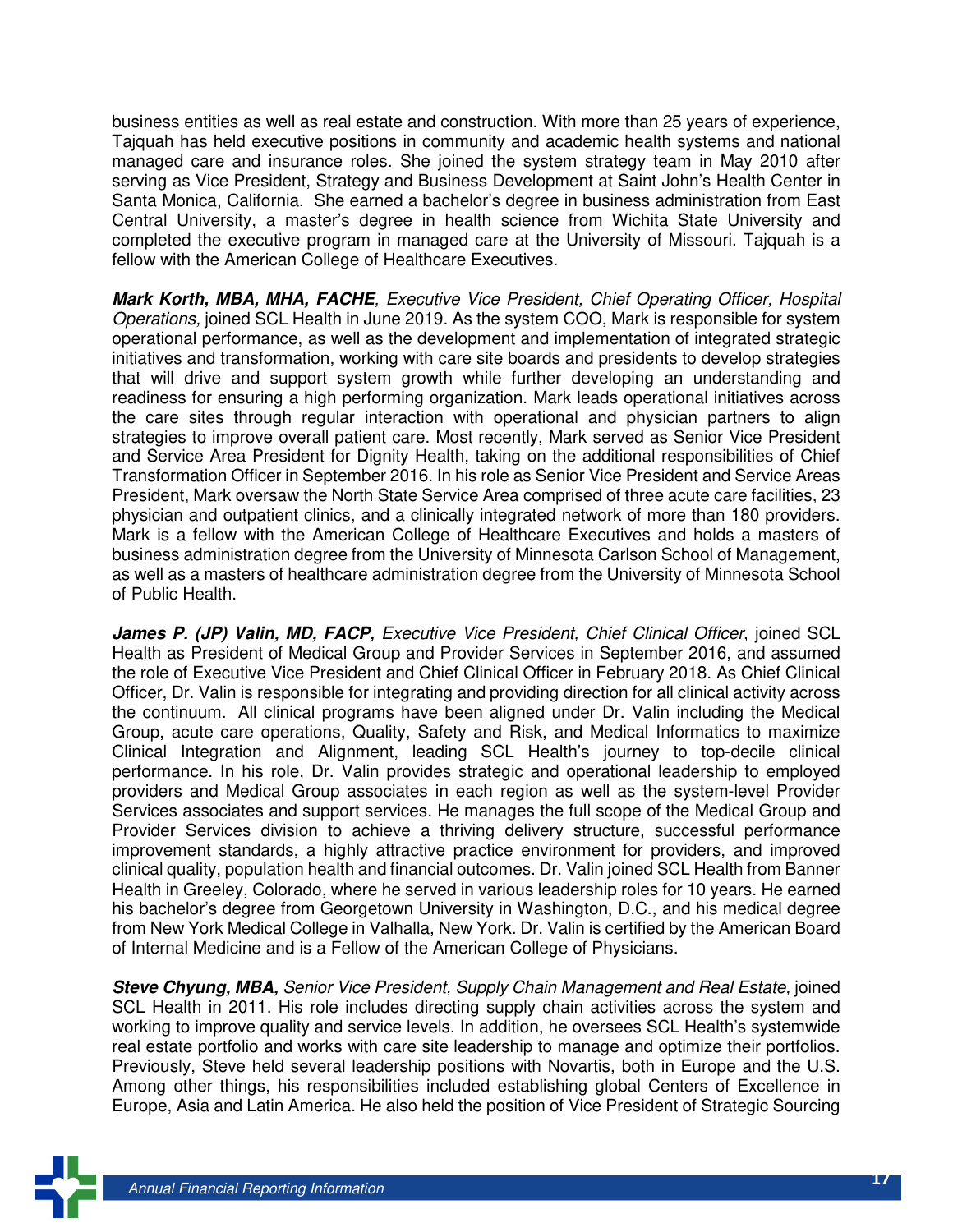for Novartis Pharmaceuticals and managed the procurement function for North America. Prior to Novartis, he worked with A.T. Kearney Management Consultants on a wide variety of operational and strategic initiatives for Global 1000 companies. Steve earned a master's degree in business administration with a concentration in finance and management policy from the Kellogg Graduate School of Management at Northwestern University, and his bachelor's degree in chemical engineering from the University of California, Berkeley.

**Shawn Dufford, MD, MBA,** Senior Vice President, Chief Medical Officer, joined SCL Health as Chief Medical Officer in May 2015, after serving as Vice President and Chief Medical Officer of Saint Joseph Hospital since 2011. Dr. Dufford focuses on clinical operations in the acute care setting, and he oversees clinical research, credentialing, medical staff services, and clinical risk management. While at Saint Joseph Hospital, Dr. Dufford was integrally involved in the design, planning and transition to the new hospital and provided key clinical leadership in the evaluation, due diligence and planning for the joint operating agreement between Saint Joseph Hospital and National Jewish Health. Before that, Dr. Dufford served as the Medical Director of Perioperative Services for Saint Joseph and the Physician Director of Performance Improvement for Colorado Permanente Medical Group, where he also served as a staff anesthesiologist for eight years. Before his healthcare career, Dr. Dufford was a flight instructor and corporate pilot and spent nine years as a firefighter and paramedic in the Denver area. He completed a surgery internship and anesthesia residency at the University of Colorado and earned a master's degree in business administration from Daniels College of Business at the University of Denver.

**Rosland Fisher McLeod, Esq**.**,** Senior Vice President, Chief Legal Officer, joined SCL Health in August 2012. In her role, she serves as a strategic advisor to SCL Health's Board of Directors, CEO and members of the senior leadership team, as well as overseeing all legal affairs, insurance, risk management, emergency preparedness, and diversity and inclusivity functions of the health system. Rosland currently serves as President and Board Chair of Leaven Insurance, SCL Health's captive insurance company. Prior to joining SCL Health, she served as Vice President and Chief Compliance Officer of Biogen-Idec, a global biotechnology company and was a healthcare partner at the international law firm, K&L Gates. She also served as General Counsel and Chief Compliance Officer for Novation Corp., one of the country's largest healthcare group purchasing organizations and as Vice President of Legal Operations for Triad Hospitals. Rosland received her J.D. from the University of Houston Law Center and her undergraduate degree from Southern Methodist University. She is a member of the Texas Bar Association, the Colorado Bar Association, the American Health Lawyers Association, the Catholic Health Association of the United States, the American Bar Association, the Council on Corporate Compliance and Ethics, the Health Care Compliance Association, Corporate Counsel Woman of Color, the Women Business Leaders of the U.S. Healthcare Association, the National Association of Health Services Executives, the Ethics & Compliance Officer Association, the National Bar Association, the Colorado Hospital Association, the Colorado General Counsel Group, the Colorado Women's Bar Association, and the Colorado Hospital Association Task Force on Workforce and Governance Diversity; and a recipient of the 2015 Burton Awards for Legal Achievement Legends in Law Award.

**Megan Mahncke, MA,** Senior Vice President, Marketing and Communications and President, SCL Health Foundations, is responsible for the strategic vision, leadership and oversight of all branding, marketing, communications and advocacy activities supporting the health system's mission and operations and also serves as chief executive for the nonprofit healthcare organization's foundations. Megan was named to the Senior Vice President of Marketing and Communications role in February 2019 after having served as interim leader for several months. Her responsibilities include guiding the strategic direction of SCL Health's "Power to the Patient"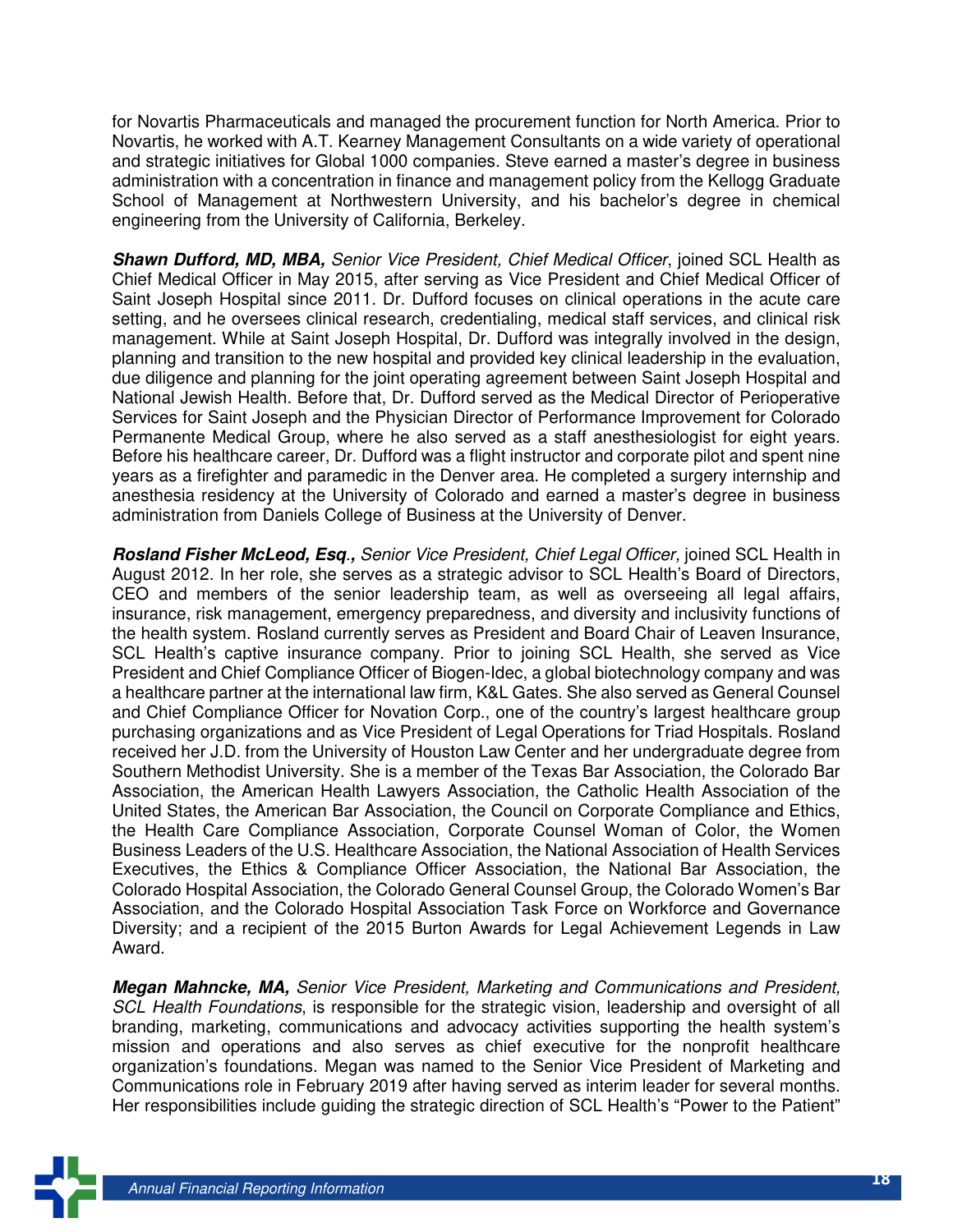brand. As President of SCL Health Foundations, Megan has strategically aligned and streamlined philanthropy efforts across the system to reduce expense and increase revenue. Megan's professional background includes more than 12 years working with and for non-profits in the areas of marketing and communications, fundraising and volunteer management. With a master's degree in Conflict Resolution and a passion for connecting people and ideas, she rose to major gift and campaign leadership positions at the University of Denver and History Colorado. She launched her career in healthcare philanthropy when she was recruited to serve as Vice President of External Relations for Saint Joseph Hospital and eventually as the President of Saint Joseph Hospital Foundation.

**David Pringle, MBA,** Senior Vice President, Mission Integration, joined SCL Health in January 2015. He is responsible for ensuring that the mission, values and spirit of SCL Health's founders are fully integrated into the SCL Health ministry. Specifically, he develops and promotes a full continuum of activities designed to enrich leaders and associates spiritually, ethically and culturally. He oversees SCL Health's Catholic identity, organizational and clinical ethics, ministry formation, mission integration, the Kansas dental and safety net clinics, community benefit, and spiritual care. David also serves as staff to Leaven Ministries, the Sponsor and Ministerial Juridic Person of SCL Health. Previously, David served as the Vice President of Mission Integration at Seton Healthcare Family in Austin, Texas. Prior to that, he served as Executive Vice President of Mission Integration at St. Vincent's Healthcare in Jacksonville, Florida. Throughout his 15 years of experience in mission integration, he has successfully implemented strategic, operational and behavioral mission integration initiatives; maintained trusting relationships with sponsors, bishops and system leadership; transformed health system culture; and balanced the transition between religious and lay mission leadership. After completing his undergraduate education in theological studies from the Eastern Theological College in Peterborough, Ontario, David went on to earn his master's degree in business administration from the University of Western Ontario in London, Ontario, Canada.

**Craig Richardville, MBA,** Senior Vice President, Chief Information Officer, joined SCL Health in February 2019. His responsibilities include leading all aspects of the health system's information technology strategy and operations, including enterprise systems and applications, information security, core infrastructure and leading the system's digital transformation and information automation. Previously, he served as owner and president of Richardville Consulting LLC, delivering resource, advisory and brokerage services for innovative start-up software and services companies. Prior to that, he served as Senior Vice President & Chief Information and Analytics Officer at Carolinas HealthCare System (Atrium Health) for more than 20 years where he transformed the company into a national leader in the effective use of technology, utilizing data as a driver; analytics and business intelligence; artificial intelligence, machine learning and robotic process automation. His notable accomplishments include receiving the 2015 John E. Gall, Jr. CIO of the Year award from the College of Healthcare Information Management Executives (CHIME) and HIMSS in recognition of his leadership in driving digital transformation in healthcare and the 2017 CIO of the Year award for "Leadership" presented by Charlotte CIO for his impact on the technology industry across all verticals. Craig earned his master's degree in business administration and also his bachelor's degree in business administration from University of Toledo.

**Tammy Saunaitis, MBA,** Senior Vice President, Chief Human Resource Officer, joined SCL Health in April 2014. She serves as the key partner and leader of the System Human Resource function, and is instrumental in strengthening the ties between the care site and system services HR teams, recruiting strong Human Resource talent, and influencing the team's commitment to improving service quality. She has extensive Human Resource experience from the healthcare,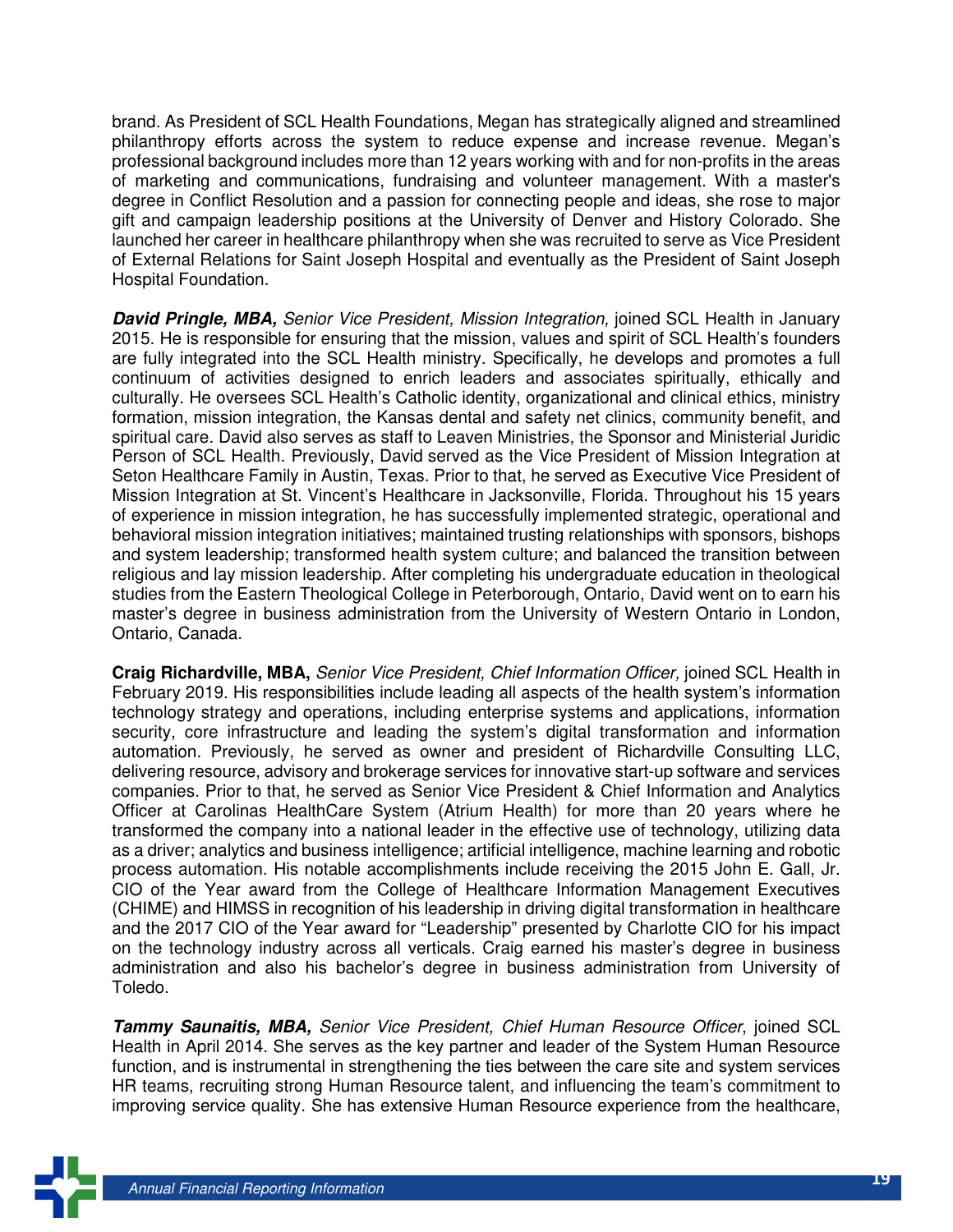logistics, communications and energy industries. Previously, Tammy served as Vice President and Chief Human Resources Officer at Meriter Health Services in Madison, Wisconsin, and held leadership roles at Genesys Health System (ministry of Ascension Health) in Grand Blanc, Michigan, and Northwestern Memorial Hospital in Chicago. She has a strong analytical and operations background, with significant experience in start-up and turnaround environments, Lean methodologies and culture transformation. Tammy earned her MBA in human resources and marketing from Lewis University in Romeoville, Illinois, a bachelor's degree in accounting from the University of Illinois and a CPA certification in Illinois.

**Laura Wightman, MSN, DNP, RN, NEA-BC,** Senior Vice President, Chief Nursing Officer joined SCL Health in April 2019. In her role as SCL Health Chief Nursing Officer, Laura is responsible for the overall management of patient care services across the ministry, including providing strategy, leadership direction and structures that support an environment of evidence-based nursing best practices to support quality care, patient safety and patient and family experience. As a member of the system Ministry Leadership Team, she participates in planning, organizing and implementing systemwide nursing programs and activities in accordance with the system's mission and values. Laura joined SCL Health from Regional Health in Rapid City, South Dakota, where she served as Chief Nursing Officer and Vice President of Patient Care Services. Prior to joining Regional Health, she served as Chief Nursing Officer for Saint Agnes Medical Center in Fresno, California. Laura earned her doctorate of nursing practice from Rush University in Chicago, Illinois. She also received both her Master of Science degree in nursing and her bachelor of science in nursing from Grand Valley State University in Allendale, Michigan.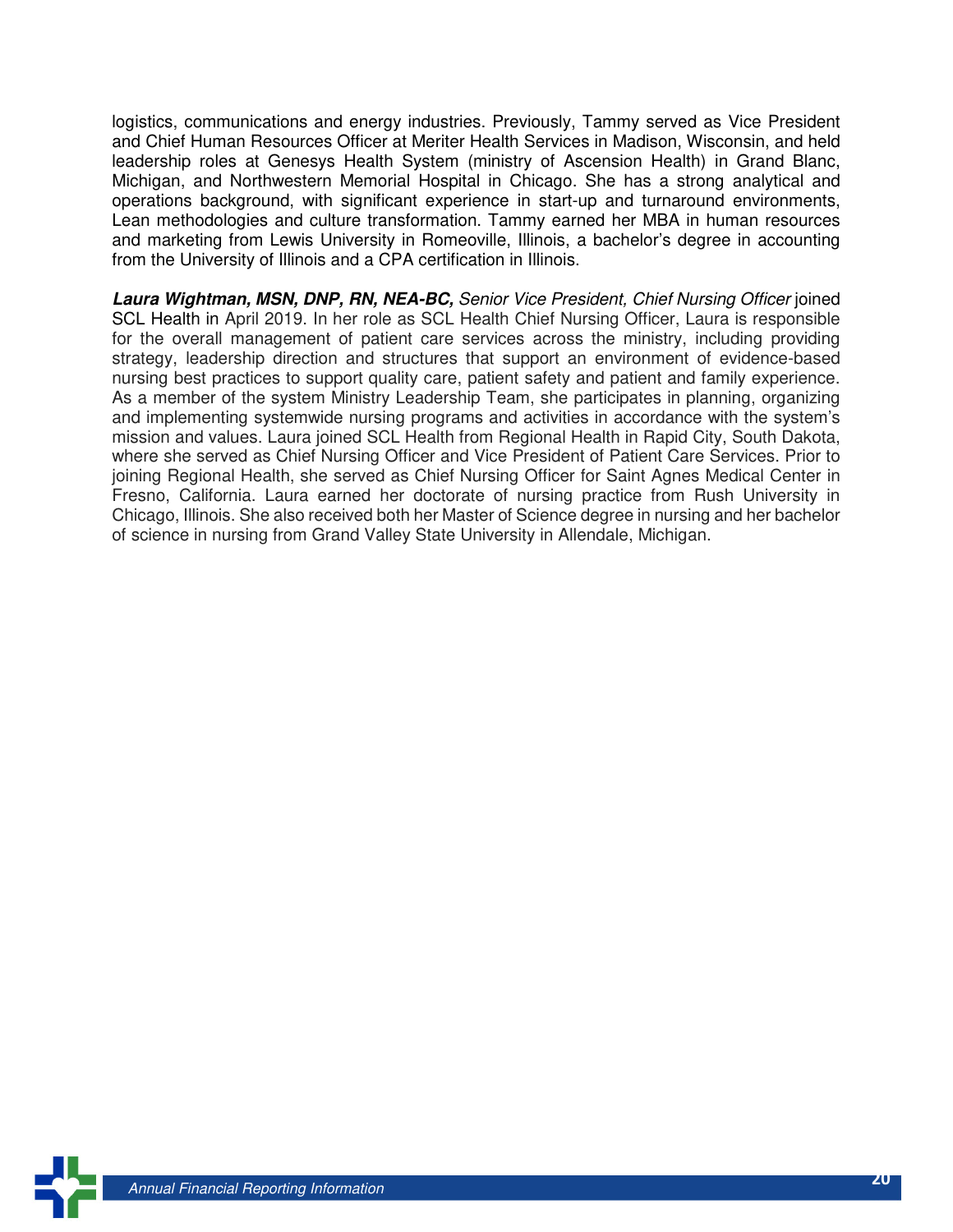#### **Affiliate Leadership**

In consultation with the Presidents of the affiliates listed below, the System Executive Leadership Team coordinates key decision-making processes in the areas of integrated strategic planning, financial planning and capital formation for each of the a ffiliates and provides centralized strategic parameters for mission, financial objectives and planning. The System Executive Leadership Team also oversees centralized system services functions such as revenue cycle, information technology and financial accounting. Operational implementation of such strategies together with other day-to-day operational issues is managed on a decentralized basis at each of the affiliates for the respective Hospital Facilities.

| <b>President</b>      | <b>Restricted Affiliate</b>                | <b>Location</b>    |
|-----------------------|--------------------------------------------|--------------------|
| <b>Grant Wicklund</b> | Lutheran Medical Center                    | Wheat Ridge, CO    |
| Jennifer Alderfer     | Good Samaritan Medical Center, LLC         | Lafayette, CO      |
| Jamie Smith           | Saint Joseph Hospital, Inc.                | Denver, CO         |
| Bryan Johnson         | St. Mary's Hospital & Medical Center, Inc. | Grand Junction, CO |
| Karen Costello        | <b>Holy Rosary Healthcare</b>              | Miles City, MT     |
| Jay Doyle             | St. James Healthcare                       | Butte, MT          |
| <b>Steve Loveless</b> | St. Vincent Healthcare                     | Billings, MT       |

The Presidents of the Restricted Affiliates, as of December 31, 2020, are:

The President of the affiliate hospital, as of December 31, 2020, is:

| <b>President</b> | <b>Affiliate</b>                    | Location     |
|------------------|-------------------------------------|--------------|
| John Hicks       | <b>Platte Valley Medical Center</b> | Brighton, CO |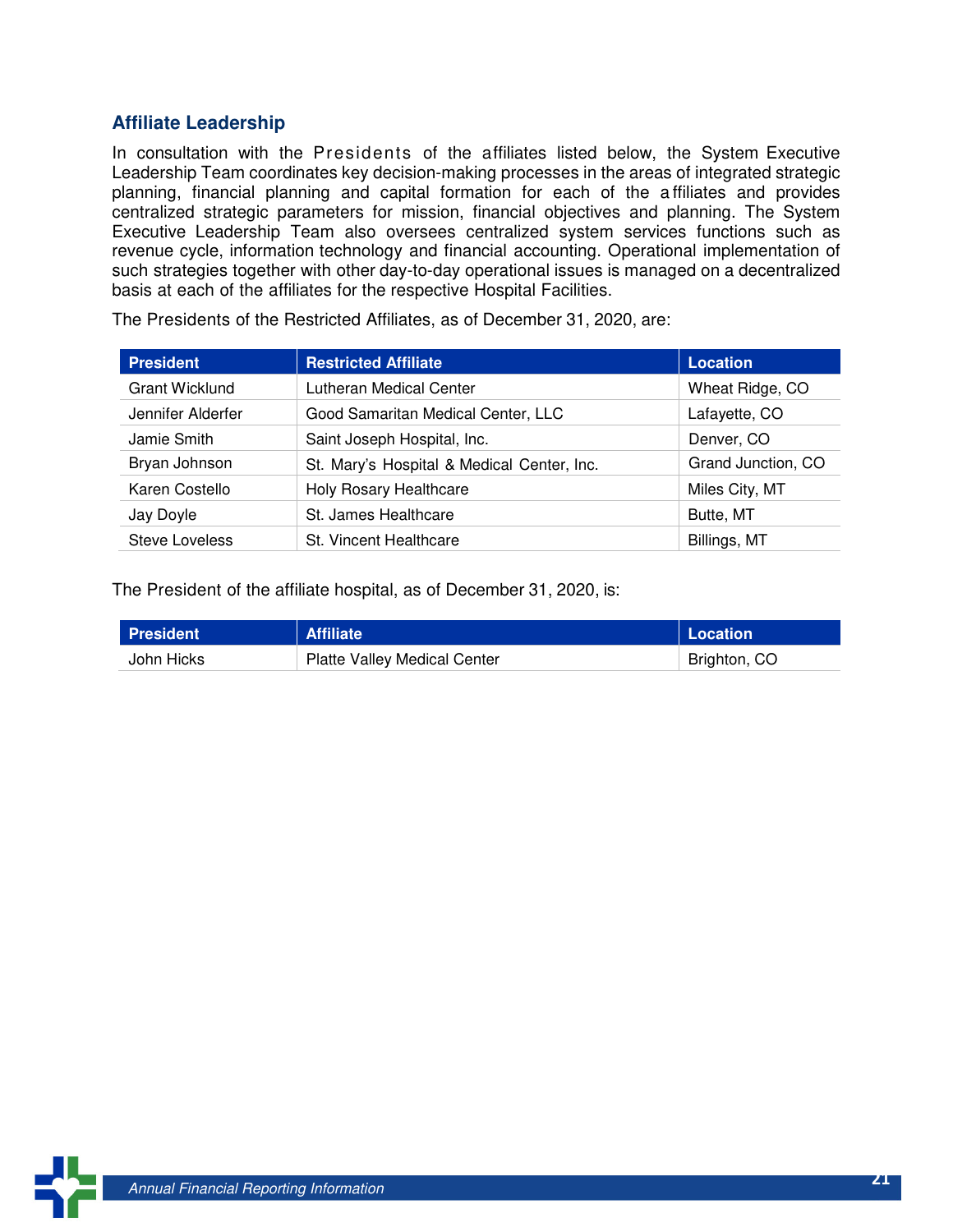### **Management's Discussion and Analysis of Financial Performance**

FOR THE YEAR ENDED DECEMBER 31, 2020

#### **Summary**

For the year ended December 31, 2020, SCL Health generated income from continuing operations of \$104.7 million, an operating margin of 3.6% on total revenues of \$2.9 billion. Operating cash flow(1) of \$329.0 million represented an operating cash flow margin of 11.4%. Nonoperating income consisted primarily of net investment income of \$248.4 million.

The COVID-19 pandemic has had a material unfavorable effect on SCL Health's operations and financial performance before giving effect to the revenues recorded in conjunction with the Coronavirus Aid, Relief, and Economic Security (CARES) Act. Patient volumes were most significantly reduced in March and April 2020 and began experiencing gradual and continued improvement since May 2020. The CARES Act contained several provisions that provided financial and cash flow relief to SCL Health as discussed below.

- For the year ended December 31, 2020, SCL Health received \$121.2 million in general and targeted distributions from the Provider Relief Fund established under the CARES Act, all of which was recognized as revenue during 2020.
- In April 2020, SCL Health received \$183.2 million in advanced payments under the Medicare Accelerated and Advanced Payment Program which was expanded under the CARES Act. These advanced payments will begin being repaid in 2021.
- The CARES Act allows for deferral of the employer portion of certain payroll taxes between March 27, 2020 and December 31, 2020, with 50% due on December 31, 2021 and the remainder due on December 31, 2022. SCL Health has deferred \$53.4 million in these tax payments as of December 31, 2020.

### **Financial Analysis**

#### **Balance Sheet**

At December 31, 2020, the consolidated balance sheet of SCL Health continued to reflect a strong and stable health system, despite the challenges arising from the COVID-19 pandemic. Total cash and investments of \$2.9 billion (a total of 431 days cash and investments on hand) represented an increase of \$633.2 million over the prior year primarily attributable to excess of revenues over expenses of \$350.8 million and the CMS advanced payments of \$183.2 million.

Total long-term debt, including current maturities, decreased in 2020 by \$38.8 million due to scheduled principal payments and original issuance premium amortization. Total net assets increased by \$402.0 million due primarily to income from continuing operations and investment returns. The increase in net assets resulted in a decline in the net long-term debt-to-capitalization ratio from 28.0% in 2019 to 25.2% in 2020.

 $(1)$ 

Defined as operating income + depreciation and amortization + interest and amortization.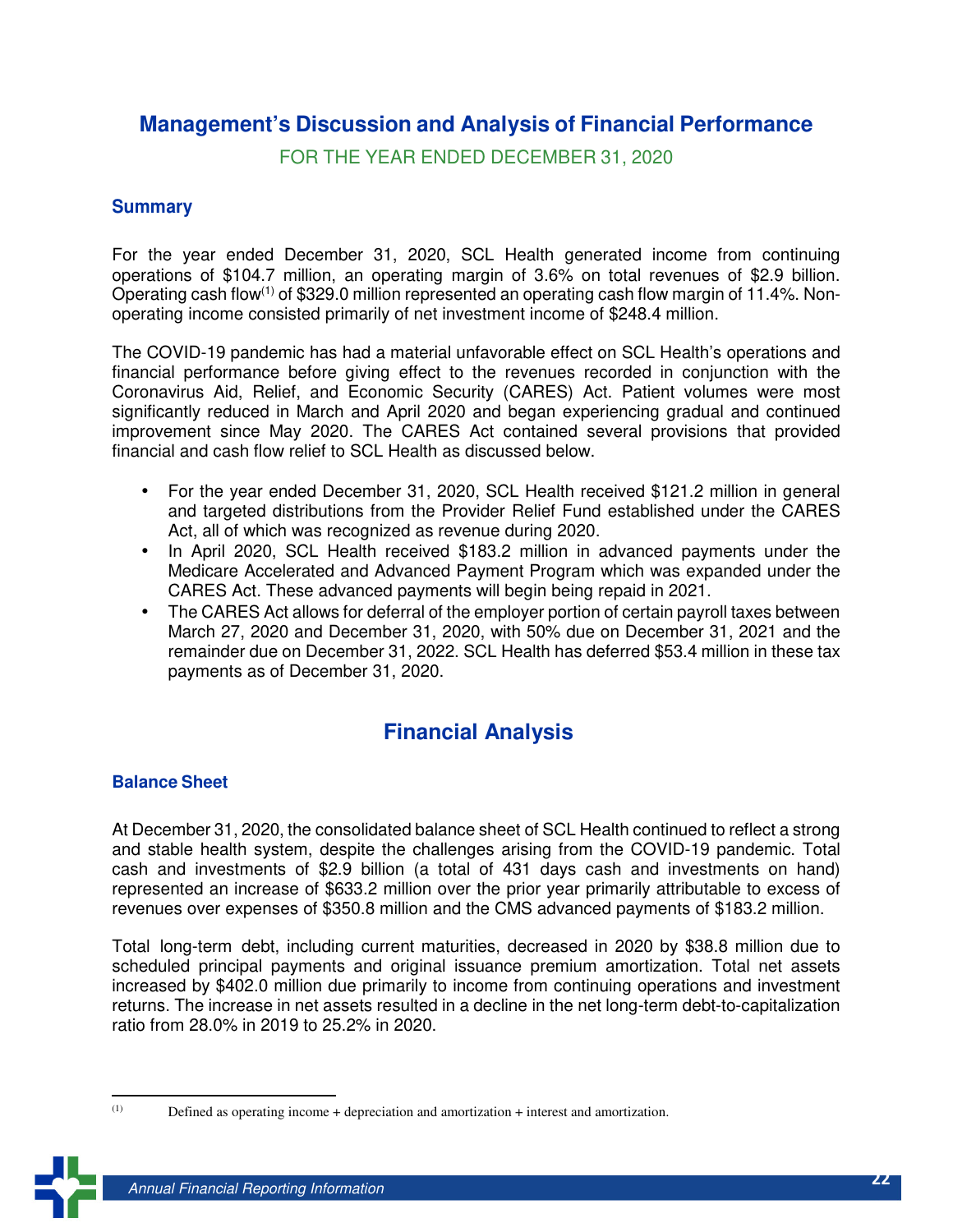#### **Volume and Operating Income**

Volume indicators were down compared to the prior year as a result of the COVID-19 pandemic. Admissions, emergency room visits, total surgical cases and total outpatient visits decreased by 8.3%, 14.2%, 8.4%, and 9.0%, respectively. The average length of stay for inpatients increased from 4.9 days in 2019 to 5.2 days in 2020, largely driven by COVID-19 patients and the case mix index experienced an increase from 1.76 in 2019 to 1.82 in 2020.

As a result of the decreases in volume, year-over-year net patient service revenue decreased by \$84.8 million (3.1%) for the year ended December 31, 2020 compared to 2019. The chart below shows by Care Site the percentage of net patient services generated in 2020:



Operating expenses increased by \$78.6 million or 2.9% in 2020 compared to 2019. The number of full-time-equivalent employees (FTEs) increased to 13,491 as compared to 13,464 in 2019. The small increase in FTEs along with salary increases for merit and market adjustments resulted in a \$52.2 million increase (3.7%) in salary and benefit costs. Supplies and other operating expenses increased by \$31.5 million (3.0%) in 2020, of which, \$15.3 million relates to incremental costs directly attributable to the COVID-19 pandemic. Depreciation expense increased \$7.7 million in 2020 to \$84.5 million, and interest expense decreased by \$12.8 million due to the refinancing of debt in the fourth quarter of 2019.

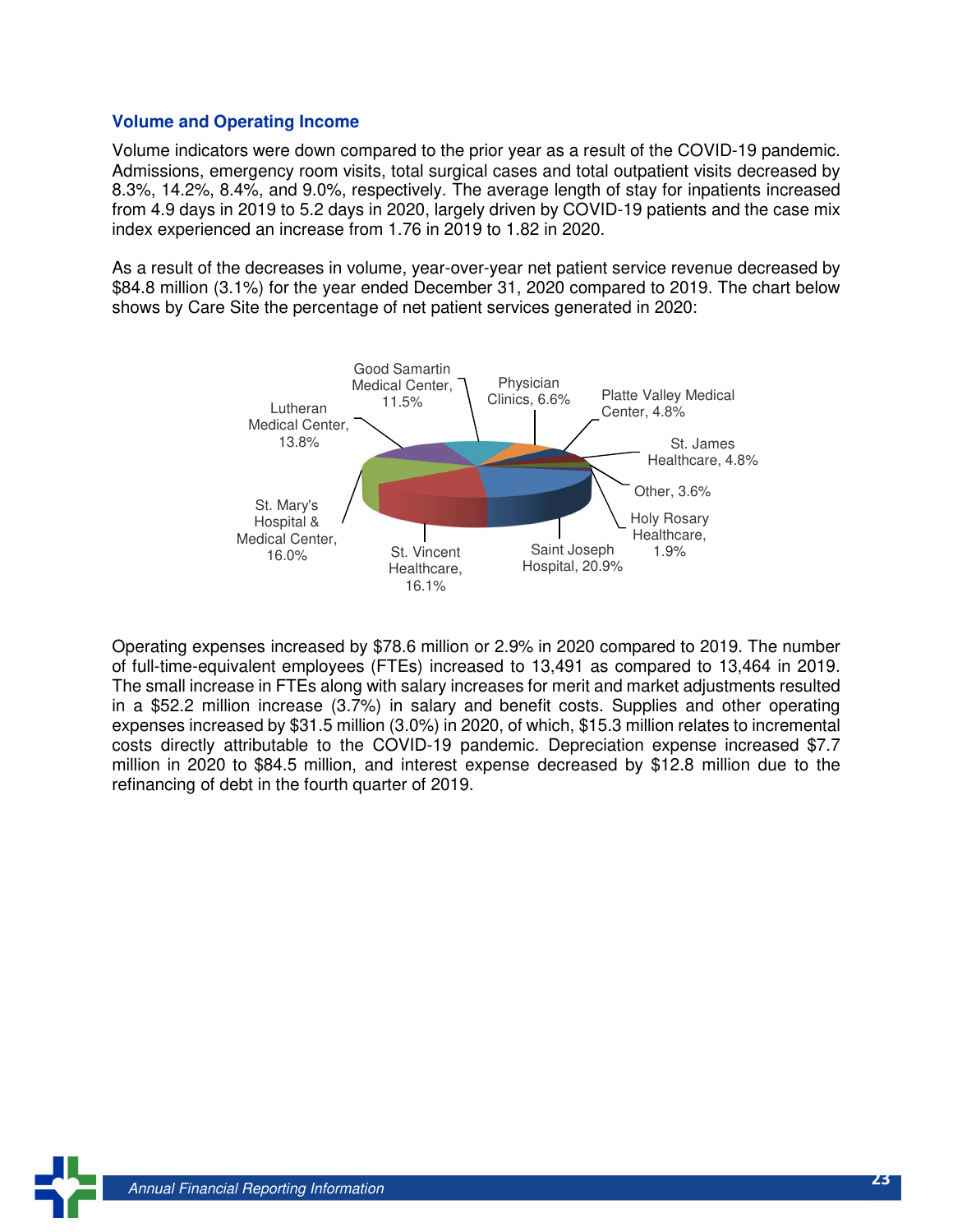#### **Sources of Patient Service Charges**

The primary sources of consolidated gross patient service charges include Medicare, stateadministered Medicaid programs, contracted rate payers (including health maintenance organizations and preferred provider organizations), commercial insurers and self-paying patients. The following information provides consolidated gross patient service charges for the years ended December 31, 2020 and 2019.

|                                    | <b>Year Ended</b><br>December 31 |        |
|------------------------------------|----------------------------------|--------|
|                                    | 2020                             | 2019   |
| Medicare                           | 45.2%                            | 46.5%  |
| Medicaid                           | 16.7%                            | 15.7%  |
| Managed care, commercial and other | 34.9%                            | 34.5%  |
| Self-pay                           | 3.2%                             | 3.3%   |
| Total                              | 100.0%                           | 100.0% |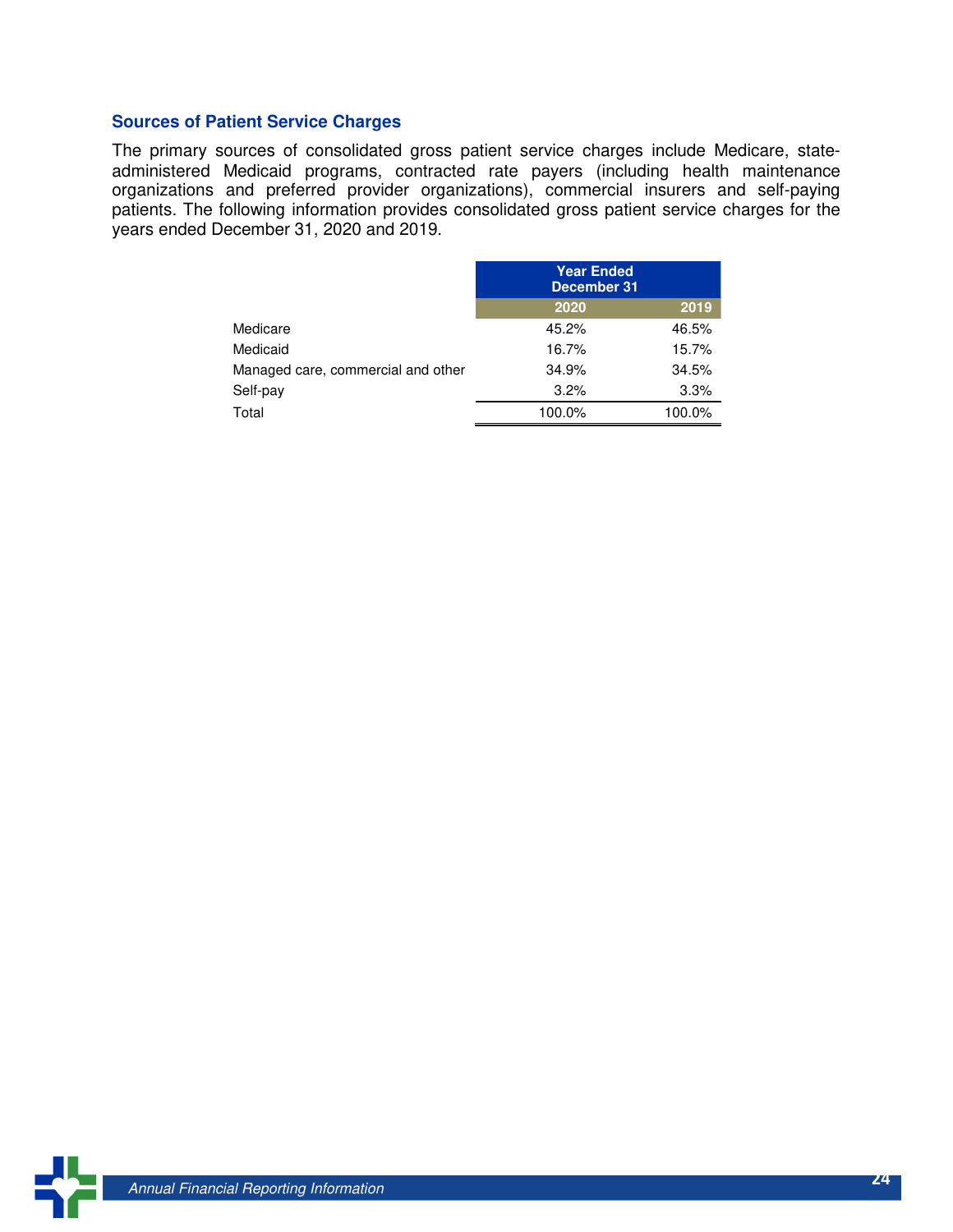### **Liquidity and Capital Resources**

SCL Health's total cash and investments increased by \$633.2 million during the year ended December 31, 2020. Unrestricted cash and investments (which exclude Self-Insured Risks Funds, Trustee Held Funds and Permanently Restricted Net Assets) increased by \$596.9 million primarily attributable to investment gains and CARES Act funds. SCL Health had 431 Days Total Cash on Hand (411 Unrestricted Days) at December 31, 2020. Excluding Medicare Accelerated Advanced Payment funds (\$183.2 million) and deferred employer payroll taxes (\$53.4 million) due for repayment, adjusted unrestricted days cash on hand were 378 at December 31, 2020.

SCL Health's investments and assets limited as to use as of December 31 are composed of the following:

|                                                                                                                                                                                                                                                 | 2020<br>2019  |                                                                |    |                                                               |
|-------------------------------------------------------------------------------------------------------------------------------------------------------------------------------------------------------------------------------------------------|---------------|----------------------------------------------------------------|----|---------------------------------------------------------------|
|                                                                                                                                                                                                                                                 | (In Millions) |                                                                |    |                                                               |
| Cash and cash equivalents<br>U.S. government and agency obligations<br>Corporate debt<br>Mutual funds<br>Equities<br>Real estate<br>International mutual funds and other<br>Investments held in the Comprehensive<br>Investment Portfolio (CIP) | \$            | 10.6<br>14.5<br>4.4<br>63.0<br>33.1<br>14.7<br>41.6<br>2,393.6 | \$ | 5.3<br>14.2<br>5.1<br>55.8<br>25.5<br>14.8<br>41.0<br>2,041.5 |
|                                                                                                                                                                                                                                                 |               | 2,575.5                                                        | \$ | 2,203.2                                                       |

At December 31, the asset allocation percentages of the CIP, which represents the majority of SCL Health's investments, is as follows:

| 2020                                       | 2019                             |
|--------------------------------------------|----------------------------------|
| $1\%$<br>45<br>29<br>6<br>6<br>5<br>5<br>3 | $1\%$<br>42<br>31<br>8<br>5<br>5 |
|                                            |                                  |
|                                            | 100%                             |

SCL Health's investments are exposed to various kinds and levels of risk (interest rate risk, credit risk, market risk and liquidity risk). SCL Health's investments are diversified across a broad range of asset classes, durations and funds to avoid concentrations of risk in any particular company, region or industry.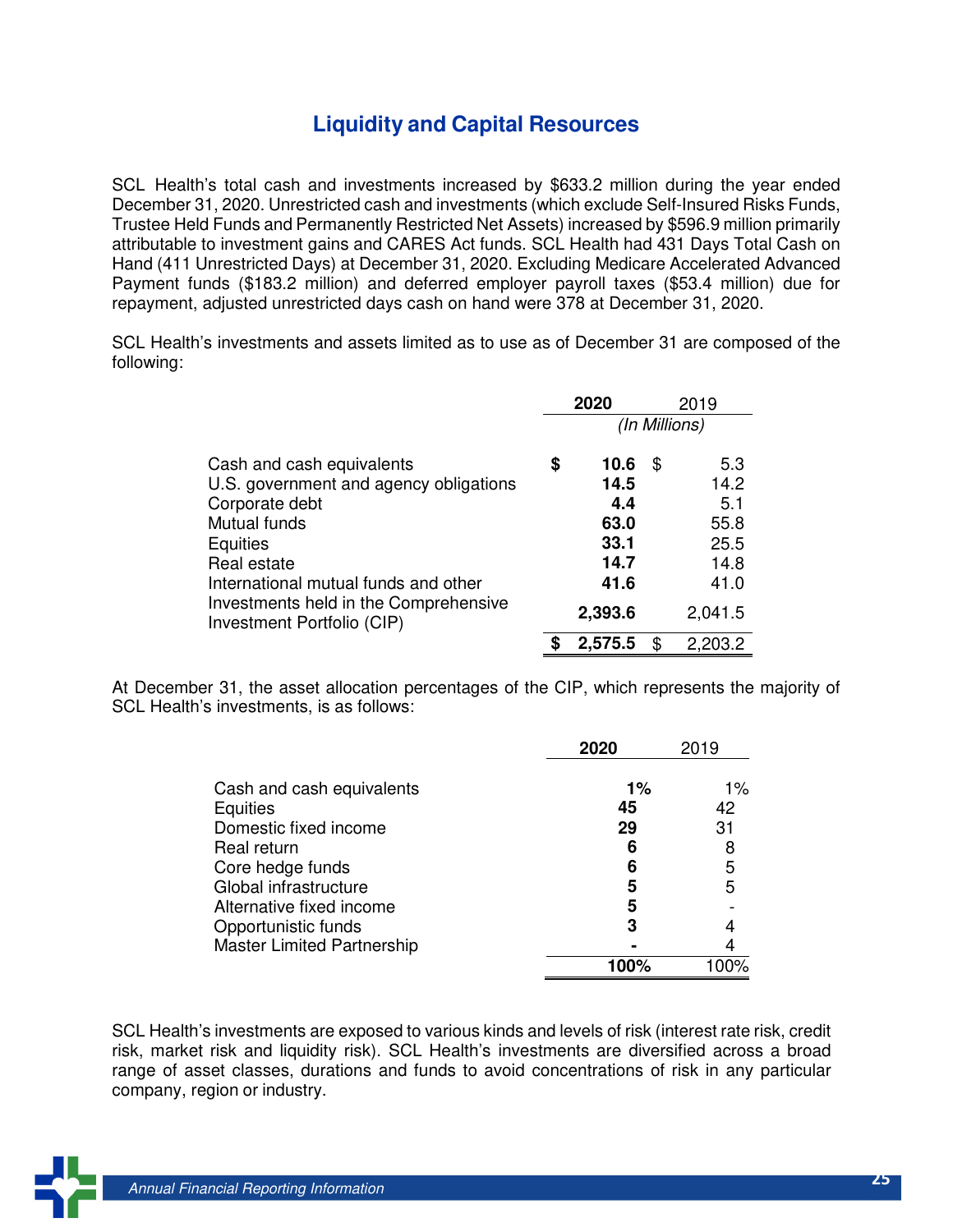### **SCL Health Liquidity Information As of December 31, 2020 (unaudited)**

| <b>Assets</b>                                                                                   | (In millions) |
|-------------------------------------------------------------------------------------------------|---------------|
| <b>Daily Liquidity</b>                                                                          |               |
| Checking and deposit accounts at P-1 rated bank                                                 | \$<br>188.7   |
| Overnight Repurchase Agreements (collateralized by Treasuries/Agencies; P-1 rated counterparty) | 2.4           |
| US Treasuries & Agencies (<2-year maturity)                                                     | 88.3          |
| US Treasuries & Agencies ( $>2$ -year maturity and $<10$ -year maturity)                        | 79.3          |
| US Treasuries & Agencies (>10-year maturity)                                                    | 13.3          |
| <b>Subtotal Daily Liquidity</b>                                                                 | 372.0         |
| <b>General Operating Line of Credit</b>                                                         | 225.0         |
| <b>Drawn Portion of Line</b>                                                                    |               |
| <b>Net Available Line</b>                                                                       | 225.0         |
| Subtotal Daily Liquidity Including Line of Credit                                               | 597.0         |
| <b>Weekly Liquidity</b>                                                                         |               |
| <b>Fixed Income Securities</b>                                                                  | 872.9         |
| <b>Equity Funds</b>                                                                             | 845.6         |
| <b>Subtotal Weekly Liquidity</b>                                                                | 1,718.5       |
| TOTAL DAILY AND WEEKLY LIQUIDITY                                                                | 2,315.5       |
| Liquidity greater than 7 days                                                                   |               |
| Funds, vehicles, investments that allow withdrawals with one week notice or more                | 960.9         |
| <b>TOTAL LIQUIDITY</b>                                                                          | \$<br>3,276.4 |

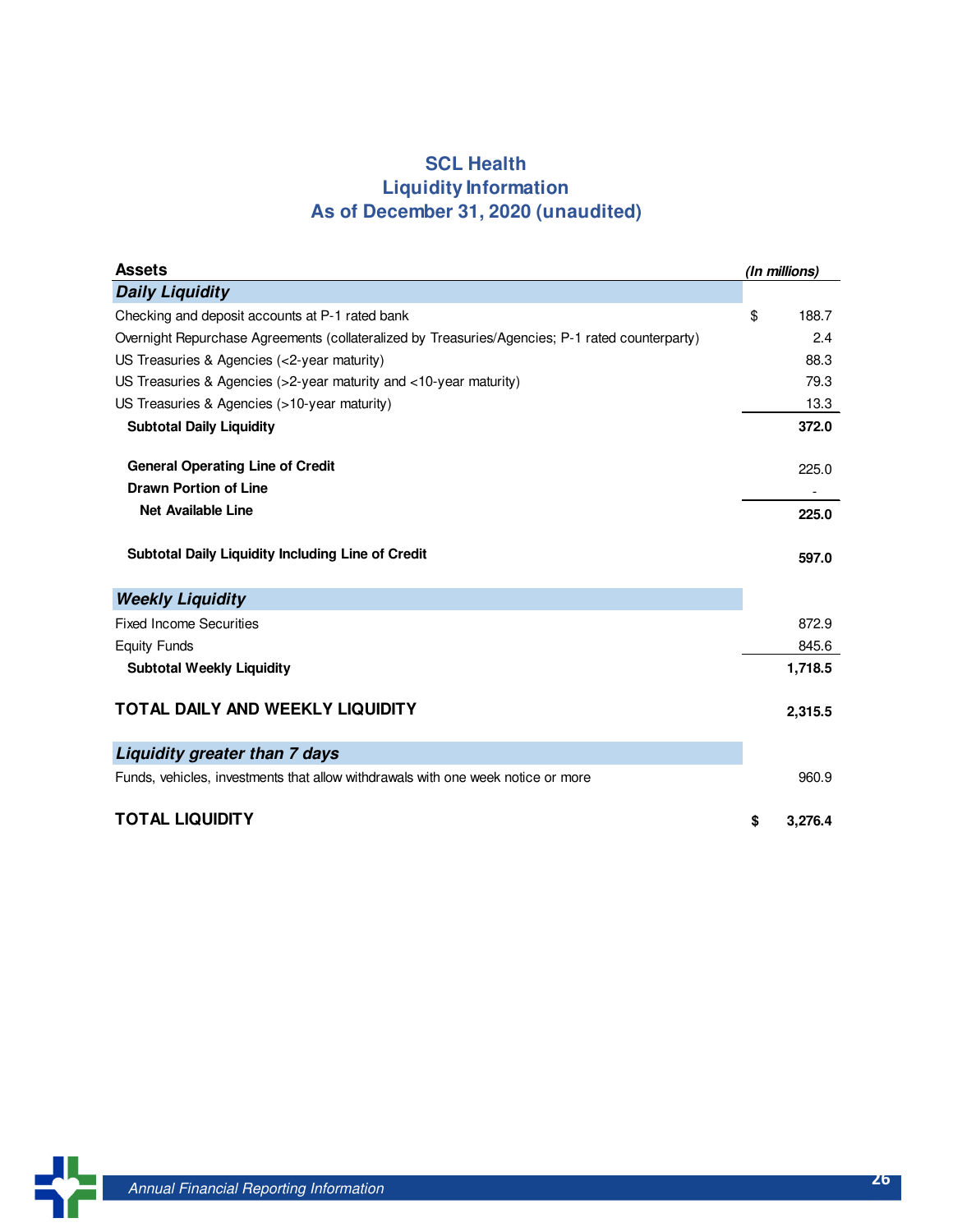#### **Outstanding Long-Term Debt**

|                                      | <b>Annual Interest Rates</b>   | Dec 31,<br>2020 | Dec 31,<br>2019 |
|--------------------------------------|--------------------------------|-----------------|-----------------|
|                                      |                                | (In Millions)   |                 |
| Tax-exempt bond issues:              |                                |                 |                 |
| 2019, due through December 2040      | 4.00% to 5.00%                 | \$<br>624.2     | \$<br>624.2     |
| 2016, due through December 2045      | Variable rate, 0.63% and 1.44% | 111.0           | 111.0           |
| 2013, due through January 2044       | 4.00% to 5.50%                 | 300.0           | 300.0           |
| 2011, due through January 2039       | Variable rate, 0.89% and 1.84% | 52.9            | 54.1            |
| 2010, due through January 2040       | 3.625% to 5.25%                |                 | 27.1            |
| Total under the SCL Health MTI       |                                | 1,088.1         | 1,116.4         |
| PVMC mortgages (HUD insured)         | 2.98%                          | 62.2            | 66.6            |
| Other notes                          |                                | 12.3            | 6.2             |
|                                      |                                | 1,162.6         | 1,189.2         |
| Original issue premium, net          |                                | 107.5           | 120.2           |
| Unamortized debt issuance costs      |                                | (7.8)           | (8.3)           |
| Current maturities of long-term debt |                                | (193.0)         | (145.7)         |
|                                      |                                | 1,069.3         | \$<br>1,155.4   |

#### **Recent Debt Activity**

On November 17, 2020, the revolving line of credit with and Bank of America, N.A. expired, and SCL Health renewed its revolving line of credit agreement with Wells Fargo Bank, N.A and entered a new revolving line of credit with Royal Bank of Canada. The lines of credit have two-year terms and total \$225.0 million. As of December 31, 2020, there were no outstanding balances drawn on the lines of credit.

On October 10, 2019, SCL Health completed the conversion of the \$111.0 million Colorado Series 2016B and 2016D variable-rate bonds from being backed by third-party Standby Purchase Agreements to being backed by SCL Health's liquidity.

On October 3, 2019, SCL Health and The Bank of New York Mellon Trust Company, N.A., as master trustee (the Master Trustee), entered into the Amended and Restated Master Trust Indenture, dated as of October 1, 2019 (the "Amended and Restated Master Indenture"), which amends and restates in its entirety the prior Master Trust Indenture (As Amended and Restated), dated as of January 1, 1994, as supplemented and amended, which amended and restated the Master Trust Indenture, dated as of September 1, 1985, as supplemented and amended, each between SCL Health and the Master Trustee.

On October 3, 2019, SCL Health issued the following fixed-rate refunding bonds: Colorado Series 2019A in the par amount of \$400.7 million, Montana Series 2019A in the par amount of \$125.4 million and Colorado Series 2019B in the par amount of \$98.1 million. Proceeds from the issuance were used to legally defease all or a portion of the outstanding amounts of the following bonds: Colorado Series 2010A and 2010B, Colorado Series 2016A and 2016C, Kansas Series 2010A and Montana Series 2010A and 2010B

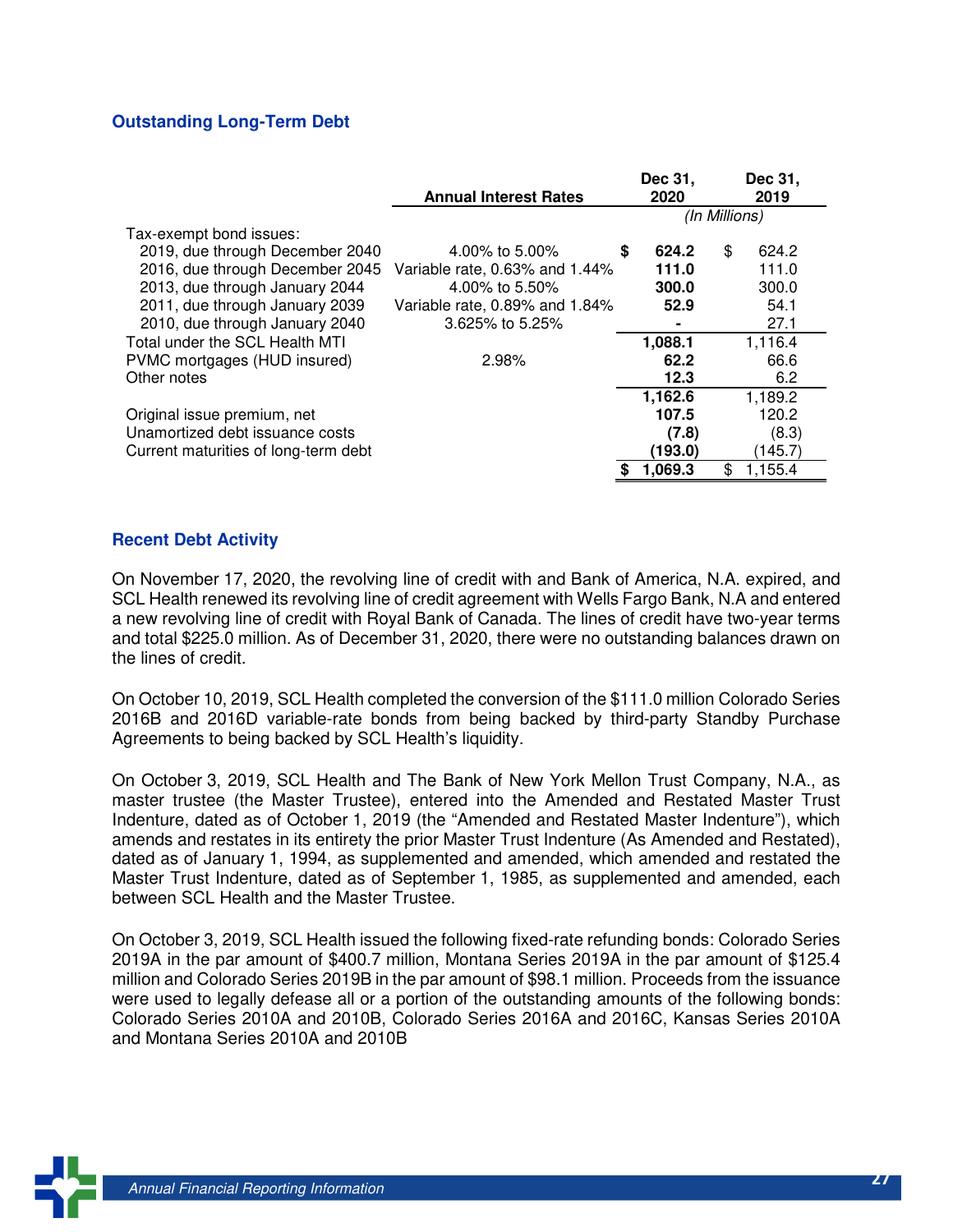#### **Guaranty**

On October 16, 2019, SCL Health entered into a guaranty of National Jewish Health's obligations (the "NJH Guaranty") relating to a new outpatient health center to be constructed on National Jewish Health's campus in Denver, Colorado. National Jewish Health's payments will be used to pay debt service through 2050 on bonds issued by the Colorado Health Facilities Authority in the par amount of \$72.0 million, which bonds will finance the construction of the building. The NJH Guaranty is not secured by an obligation under the Master Indenture.

#### **Interest Rate Swaps**

SCL Health is a party to certain interest rate swap agreements utilized to hedge the interest rate expense on a portion of the variable rate bonds, which are summarized in the following table (in millions):

| <b>Initial</b><br><b>Notional</b><br>Amount | Current<br>Notional<br>Amount | Expiry    | <b>Rate Paid By</b><br><b>Dealer</b> | Rate Paid By<br><b>SCL Health</b> | Counterparty        | <b>Fair Value</b><br>$12/31/2020^{(3)}$ |
|---------------------------------------------|-------------------------------|-----------|--------------------------------------|-----------------------------------|---------------------|-----------------------------------------|
| \$60.0                                      | \$11.9                        | 12-1-2023 | 68% of LIBOR                         | 3.18%                             | MLCS <sup>(1)</sup> | \$(0.8)                                 |
| \$60.0                                      | \$11.9                        | 12-1-2023 | <b>SIFMA</b>                         | 3.79%                             | MLCS <sup>(1)</sup> | \$(0.8)                                 |
| \$60.0                                      | \$60.0                        | 12-1-2031 | <b>SIFMA</b>                         | 4.22%                             | Wells $Faro^{(2)}$  | \$(16.9)                                |

 $\overline{\phantom{a}}$  ,  $\overline{\phantom{a}}$  ,  $\overline{\phantom{a}}$  ,  $\overline{\phantom{a}}$  ,  $\overline{\phantom{a}}$  ,  $\overline{\phantom{a}}$  ,  $\overline{\phantom{a}}$  ,  $\overline{\phantom{a}}$  ,  $\overline{\phantom{a}}$  ,  $\overline{\phantom{a}}$  ,  $\overline{\phantom{a}}$  ,  $\overline{\phantom{a}}$  ,  $\overline{\phantom{a}}$  ,  $\overline{\phantom{a}}$  ,  $\overline{\phantom{a}}$  ,  $\overline{\phantom{a}}$ (1) Merrill Lynch Capital Services, Inc.

(2) Wells Fargo Bank, N.A.

(3) The fair value of the swap agreements was calculated by Ponder & Co. at the request of SCL Health using Bloomberg midmarket closing swap curves as reported by Bloomberg as of December 31, 2020 and excluding accrued interest.

The swap agreements do not presently require SCL Health to post collateral to secure the counterparty's credit exposure. There can be no assurance that SCL Health will not be required to post collateral on the above-referenced swaps or any swaps entered into in the future. In addition, market conditions have resulted in swap valuations that would currently obligate SCL Health to make termination payments on existing interest rate hedge agreements, if such swap agreements are terminated.

The provisions of the above-referenced interest rate hedge agreements permit SCL Health to terminate them at any time upon payment of any required termination payments.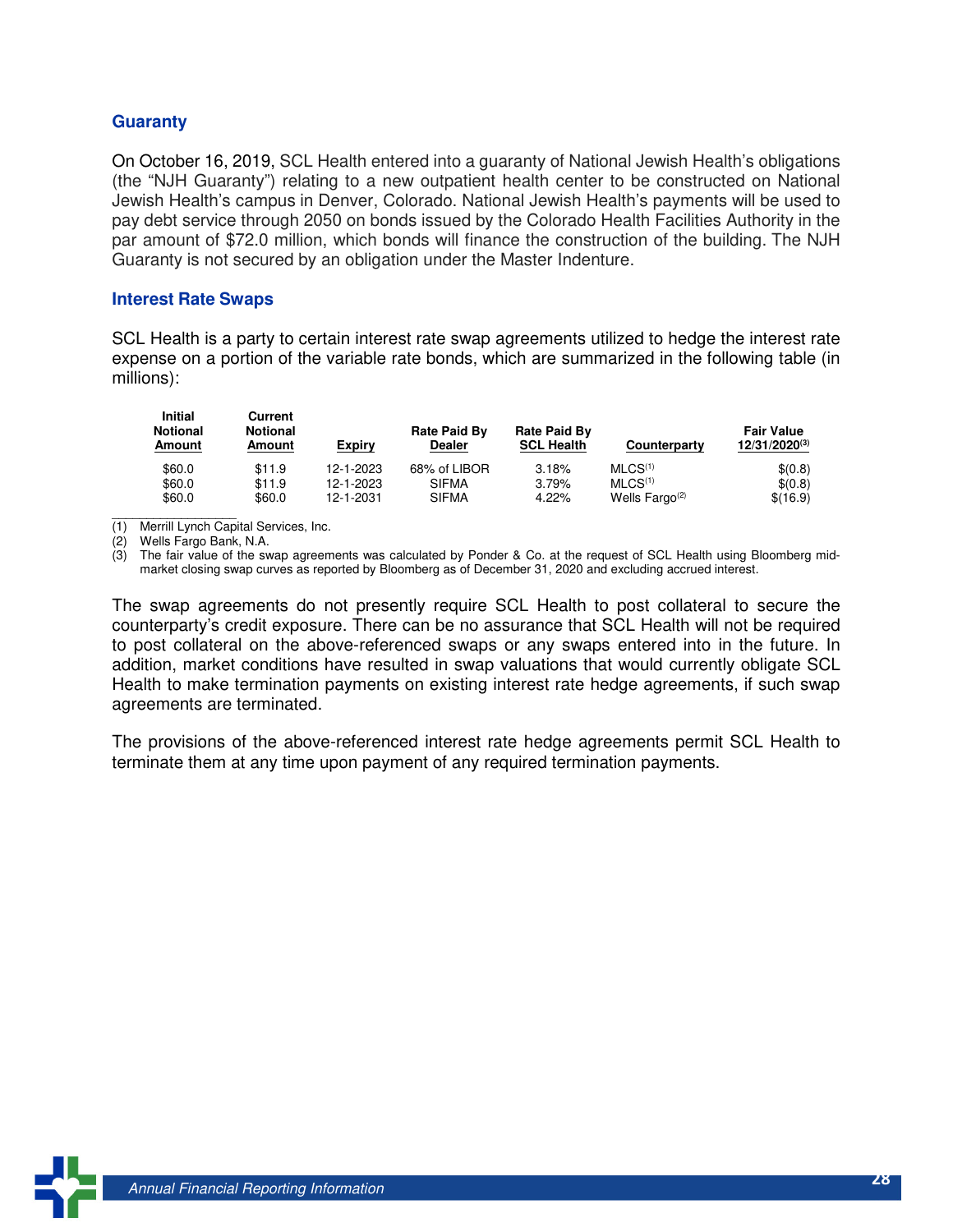

#### **Estimated Annual Debt Service at 12/31/2020 (In Millions)**

- (1) Excludes financing and operating leases
- (2) Excludes cash flows associated with \$84 million of fixed payor swaps which are not associated with specific bond issues
- (3) Assumes Interest Rate on variable rate bonds of 2.50% per annum

#### **Ratings**

In August 2020, S&P Global and Fitch Ratings both affirmed their ratings of 'AA-' with stable outlooks. In September 2020, Moody's Investor Services affirmed its rating of 'Aa3' and a stable outlook.

### **Subsequent Events**

In January 2021, SCL Health received an additional \$46.0 million of Provider Relief Funds, all of which has been recognized as revenue in 2021. SCL Health continues to explore options for financial relief from COVID-19 and federal and state programs.

On April 28, 2021, SCL Health's board of directors approved the construction of a new Lutheran Medical Center acute-care facility, replacing the existing hospital facility, at a projected design and construction cost of \$684 million. The new campus will be adjacent to Interstate 70 in Wheat Ridge, Colorado and is expected to open in the summer of 2024. An impairment loss on the existing facility of approximately \$125 million is expected to be incurred in the second quarter of 2021.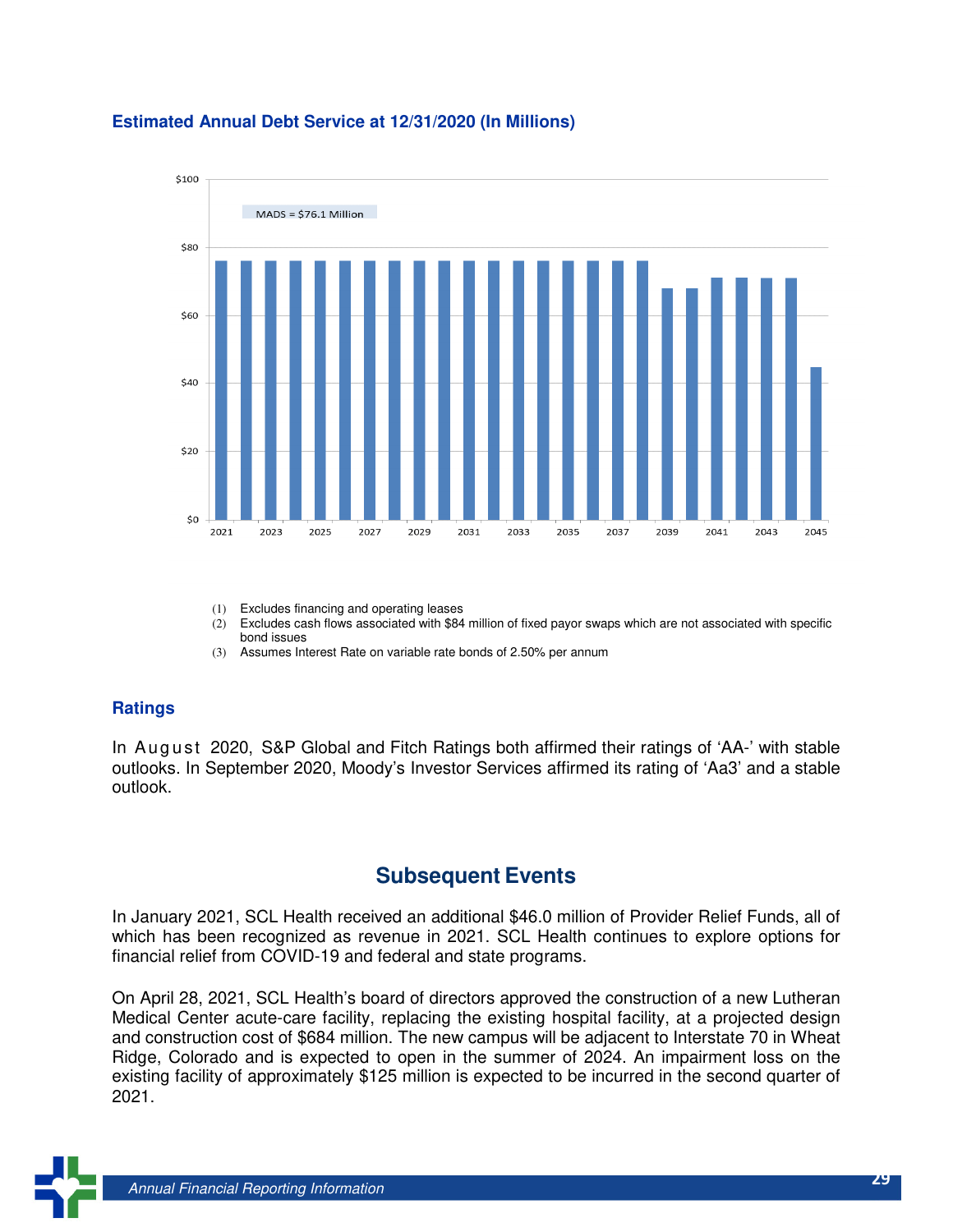# **Forward-Looking Statements**

This Annual Report contains disclosures which constitute "forward-looking statements." Forwardlooking statements include all statements that do not relate solely to historical or current facts, and can be identified by the use of words like "may," "believe," "will," "expect," "project," "estimate," "anticipate," "plan," "initiative" or "continue." These forward-looking statements are based on the current plans and expectations of SCL Health and are subject to a number of known and unknown uncertainties and risks, many of which are beyond SCL Health's control, which could significantly affect current plans and expectations and SCL Health's future financial position and results of operations. These factors include, but are not limited to, (i) the highly competitive nature of the healthcare business, (ii) the efforts of insurers, healthcare providers and others to contain healthcare costs,(iii) possible changes in the Medicare and Medicaid programs (including changes to Medicare outlier payments) that may impact reimbursements to healthcare providers and insurers, (iv) the ability to achieve expected levels of patient volumes and control the costs of providing services, (v) changes in Federal, state or local regulations affecting the healthcare industry, (vi) the ability to attract and retain qualified management and personnel, including affiliated physicians, nurses and medical support personnel, (vii) liabilities and other claims asserted against SCL Health (vii) changes in accounting practices, (ix) changes in general economic conditions including growing numbers of uninsured and unemployed patients. (x) changes in revenue mix and the ability to enter into and renew managed care provider arrangements on acceptable terms and (xii) the collectability of uninsured accounts and deductible and co-pay amounts. As a consequence, current plans, anticipated actions and future financial position and results of operations may differ from those expressed in any forward-looking statements made by or on behalf of SCL Health. You are cautioned not to unduly rely on such forward-looking statements when evaluating the information presented in this report, including in "Management's Discussion and Analysis of Financial Performance".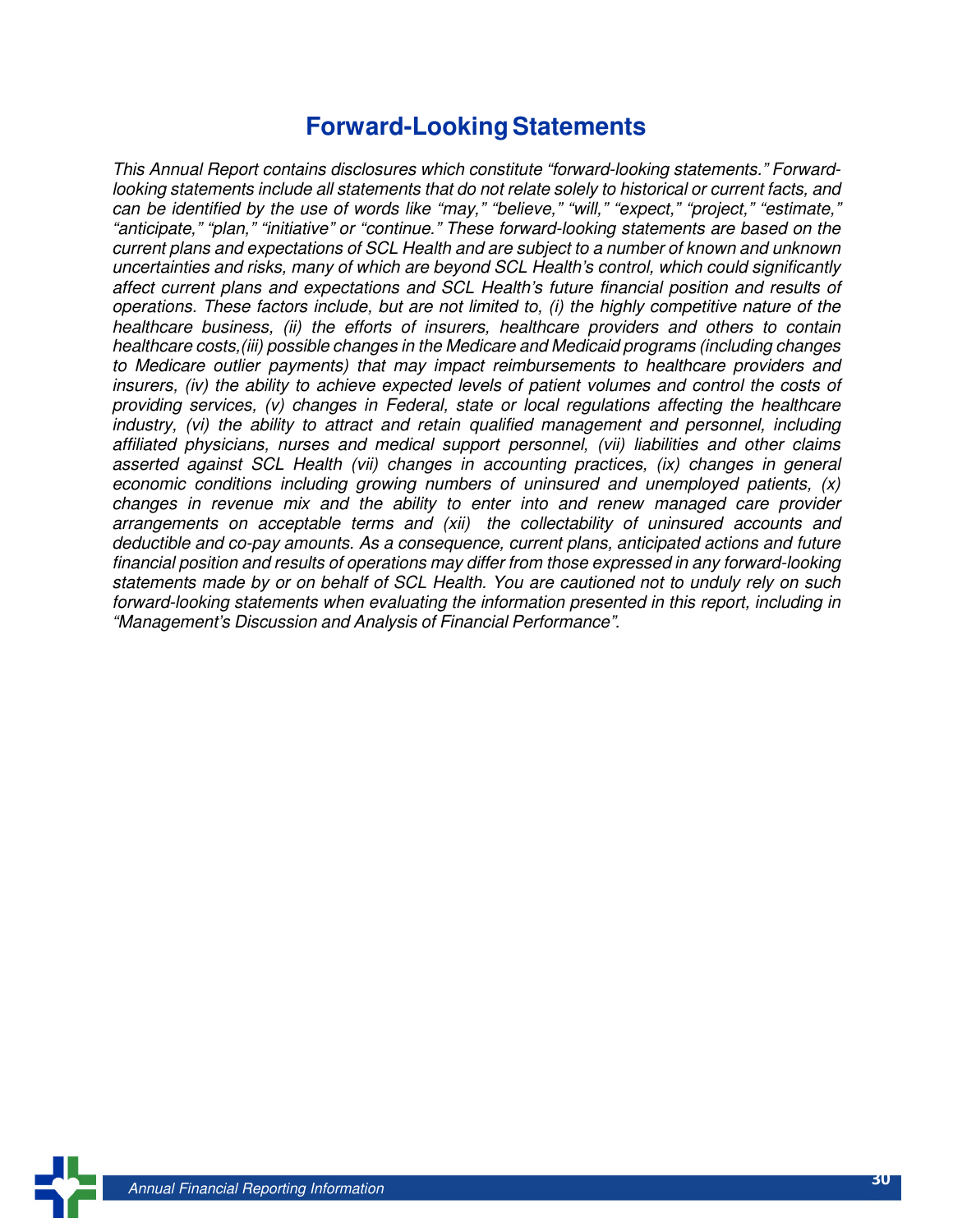### **SCL Health**

#### Financial Analysis of Consolidated Continuing Operations (Unaudited)

(Dollars in Millions)

|                                                  | <b>Twelve Months</b><br><b>Ended December 31</b> |           |
|--------------------------------------------------|--------------------------------------------------|-----------|
|                                                  | 2020                                             | 2019      |
|                                                  |                                                  |           |
| <b>Operating Margin</b>                          | $3.6\%$                                          | 5.2%      |
| <b>Total Margin</b>                              | 11.2%                                            | 12.6%     |
| EBITDA Margin <sup>(1)</sup>                     | 11.4%                                            | 13.3%     |
| Return on Net Assets                             | 9.5%                                             | 11.9%     |
| Debt Service Coverage <sup>(2)</sup>             | 5.0x                                             | 4.9x      |
| <b>Total Cash and Investments</b>                | \$3,051.4                                        | \$2,418.2 |
| Unrestricted Cash and Investments <sup>(3)</sup> | \$2,910.1                                        | \$2,294.0 |
| Days Cash on Hand - Total <sup>(4)</sup>         | 431                                              | 350       |
| Days Cash on Hand - Unrestricted <sup>(5)</sup>  | 411                                              | 334       |
| Cushion Ratio                                    | 39.2x                                            | 27.2x     |
| Unrestricted Cash to Net Long-Term Debt          | 236.2%                                           | 181.1%    |
| Debt to Total Capitalization                     | 25.7%                                            | 28.5%     |

- $(1)$  EBITDA = earnings before interest, taxes, depreciation, and amortization. EBITDA margin = (operating income + interest + depreciation)/operating revenue
- $(2)$  Debt service coverage requirements exclude operating leases as indicated in the 2019 MTI

<sup>(3)</sup> Excludes assets limited as to use and net assets with donor restrictions subject to endowment spending policy

- (4) Days Cash on Hand Total = Total Cash and Investments / ((trailing 12-months total operating expenses trailing 12-months depreciation and amortization) / 365)
- (5) Days Cash on Hand Unrestricted = Unrestricted Cash and Investments / ((trailing 12-months total operating expenses – trailing 12-months depreciation and amortization) / 365)